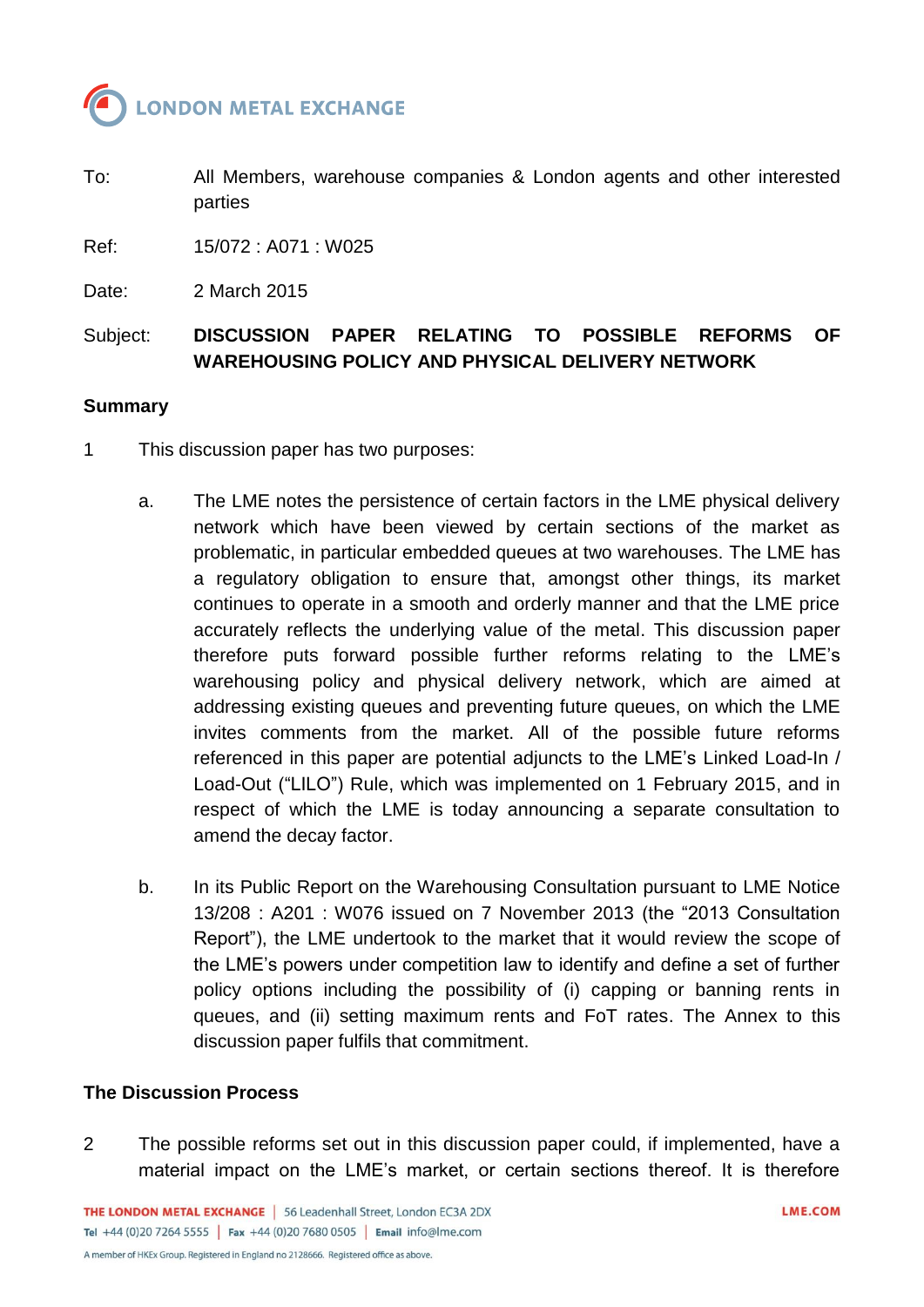

considered appropriate to invite comment and feedback through a discussion process. Therefore this discussion paper is not a formal consultation: the LME reserves the right to consult on any proposed rule change resulting from the LME's dialogue with the market in accordance with the LME's contractual, regulatory and public law obligations.

- 3 The LME invites comments and feedback on this discussion paper from all interested market participants, and also regulatory and governmental bodies.
- 4 The LME would be grateful for responses to this discussion paper in writing. Anyone wishing to submit a response, or to arrange for further discussions seeking clarification in relation to the discussion paper, is asked to contact Georgina Hallett at [consultation@lme.com](mailto:consultation@lme.com) or +44 20 7423 5780.
- 5 Although the LME will consider comments and feedback submitted in any format, to assist the process of considering responses it would be most helpful if respondents replied to the various numbered discussion points set out throughout this paper.
- 6 For the period during which the LME invites comments and feedback, the LME will, subject to reasonable logistical constraints, be available for meetings to discuss the subject matter of the paper.
- 7 The LME may need to share responses received with regulatory authorities or its legal or other professional advisers, or as required by law. Apart from this, all responses received will be treated in confidence.

## **Background**

- 8 The background to this discussion paper is as follows:
	- a. the LME is a "recognised investment exchange" ("RIE") recognised and supervised by the Financial Conduct Authority ("FCA") under the UK Financial Services and Markets Act 2000 as amended ("FSMA"). To remain recognised, an RIE must at all times ensure, and be able to demonstrate, that it continues to satisfy the requirements for RIEs under FSMA (Recognition Requirements for Investment Exchanges and Clearing Houses) Regulations 2001 (the "Recognition Requirements"). Under the Recognition Requirements, the LME must therefore, among other requirements, ensure that: (a) contracts admitted to trading on its markets are capable of being traded in a fair, orderly and efficient manner, (b) the arrangements for determining the settlement price of its contracts must be such that the contract price properly reflects the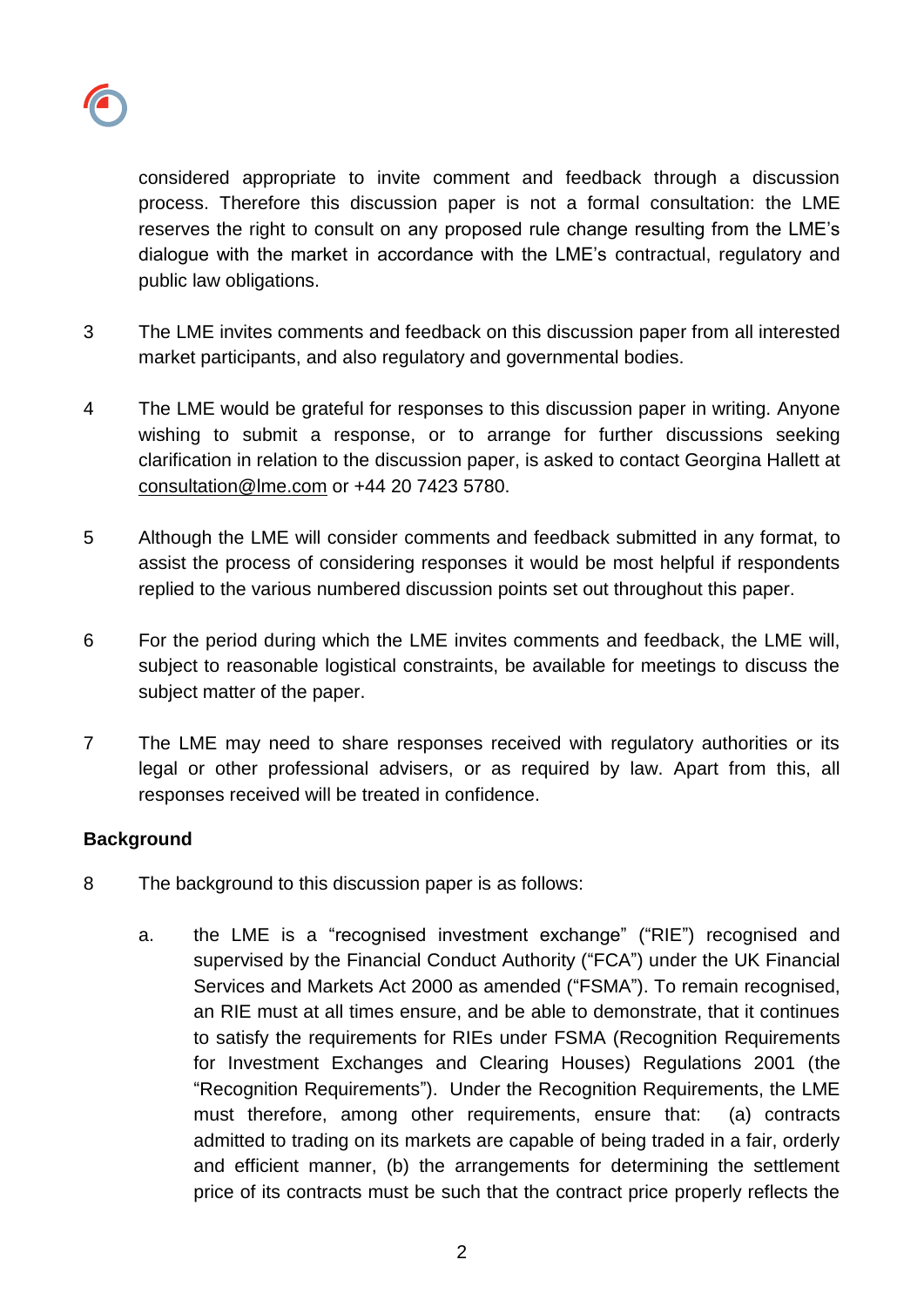

l

price of the underlying metal, (c) there are adequate settlement and delivery procedures for the metal traded on the exchange, and (d) business conducted by means of its facilities affords proper protection to investors. As the LME's arrangements with its network of approved warehouses play an important role in the functioning of the LME's market and the trading of its contracts, the LME needs to be able to demonstrate that it has arrangements in place to ensure those warehouses operate in a way that ensures the LME continues to satisfy its regulatory obligations;

- b. the LME first proposed the LILO Rule in 2013; after a period of delay due to legal proceedings, the LILO Rule was implemented on 1 February 2015. The LME has by separate notice proposed a change to the decay factor in order to accelerate the rate of queue decay for affected warehouses which continue to load in metal (see LME Notice 15/071 : A070 : W024);
- c. notwithstanding the implementation of the LILO Rule (and the proposed amendment thereto), certain factors are likely to persist which have been viewed by certain sections of the market as problematic which affects LME's assurance to the FCA that its warehousing arrangements are operating in a way that enable it to satisfy its regulatory obligations. These include (i) in comparison with historical levels, relatively high rates of rent and FOT charged by warehouses, and (ii) queues at certain warehouses. Furthermore, whilst LILO is expected to reduce queues at affected warehouses to beneath the queue threshold of 50 days, it may take a significant period of time for this to occur<sup>1</sup>. This is likely to remain the case even if the LME's proposed amendment to the decay factor is implemented. Furthermore, the 10 month delay in implementing LILO due to legal proceedings against the LME has necessarily delayed the point at which such reduction is expected to occur;
- d. notwithstanding the reforms to its physical delivery network which the LME has undertaken to date, and due partially to the delay to the introduction of LILO caused by the legal proceedings, there continues to be a dislocation between the LME price and the price of equivalent metal in the physical market. The price dislocation together with the persistent queues at two warehouses, continues to pose a threat to the smooth and orderly functioning of the LME's market and the reliability and integrity of the LME's price discovery arrangements. They therefore also affect the LME's assurance to the FCA described in (a) above. In order for the LME to be able to continue to

 $1$  The exact rate of queue decay is dependent on a number of factors, including whether and how quickly existing live stock is cancelled, and whether new metal is placed on warrant.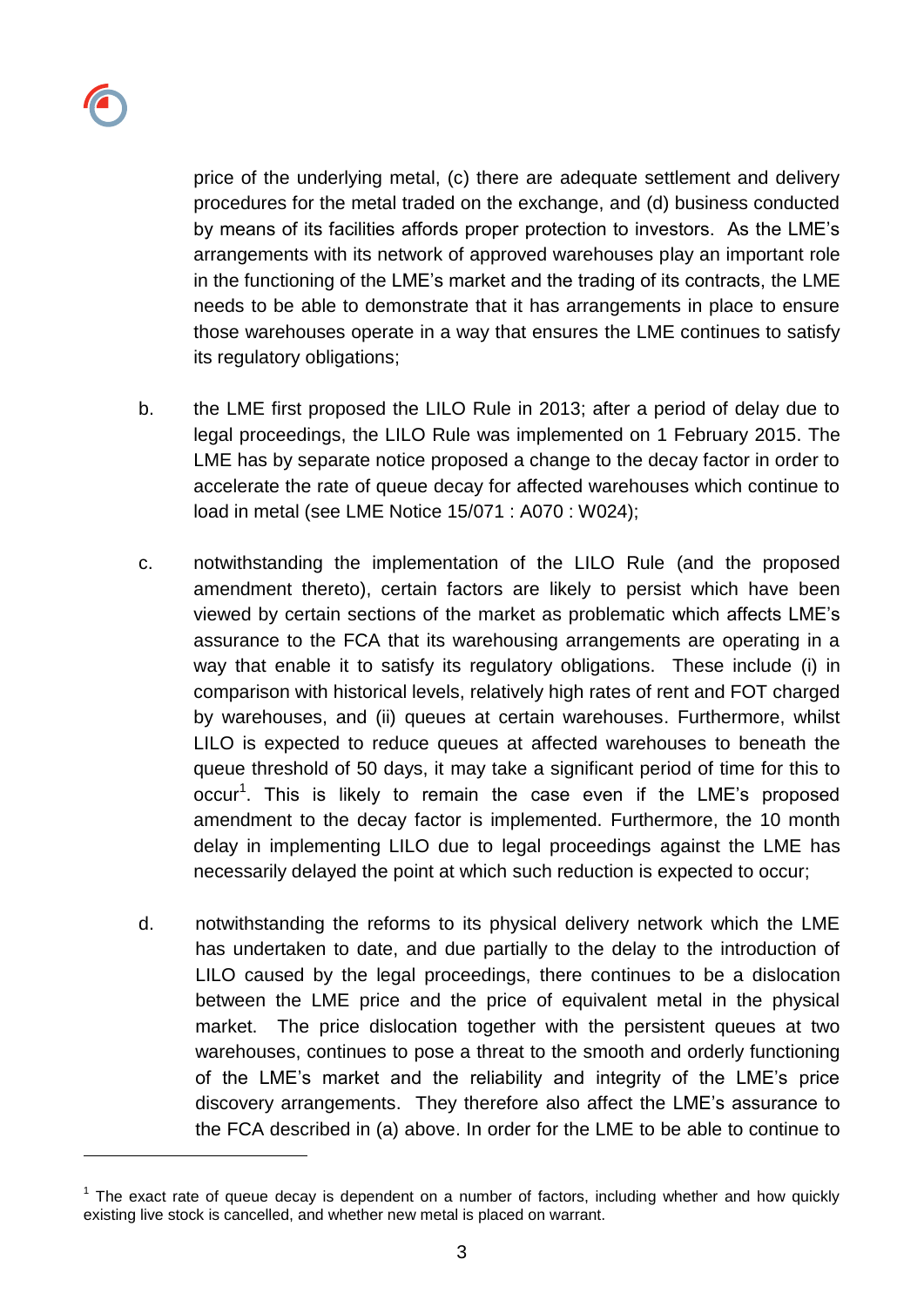

arrangements in place that will ensure that its warehousing arrangements operate in a way that enables the LME to continue to satisfy its regulatory obligations, the LME must consider whether and what further actions it should take to address these issues and concerns. These actions focus on whether and how: a) the existing queues at Vlissingen and Detroit could be reduced more quickly than could be achieved under the current load-out rates and LILO (including the proposed revised decay factor) and b) changes could be made to address structural factors which may have the effect of incentivising and perpetuating the development and elongation of queues. The structure and timing of the introduction of any additional measures will be a balance between a number of factors, including in particular, (i) the need to reduce queues rapidly and ensure the continued orderly functioning of the market, (ii) the need to manage litigation risk and the potentially disruptive effect such litigation could have on the market, and (iii) the need for LME warehouses to have sufficient capacity to load in metal to allow the orderly settlement of contracts on the LME's market;

- e. the possibility of capping or stopping rents in queues, or capping the daily level of rents and FoT charged by warehouses, has been raised by some sections of the market as a possible solution to the factors referred to in (c) above;
- f. the LME has to date rejected rents in queues being capped or stopped due to the unacceptably high level of litigation and investigation risk;
- g. following the 2013 consultation on warehousing, which resulted in the decision to implement LILO, the LME undertook to the market that it would review the scope of the LME's powers under competition law to identify and define a set of further policy options including the possibility of setting maximum rents and FoT rates; and
- h. the LME intends to explore ways in which the current queues can be reduced more quickly than could be achieved under the current load-out rates and LILO (and the proposed amendment thereto). The LME also wishes to explore possible measures to prevent the factors referred to in (c) above occurring in future.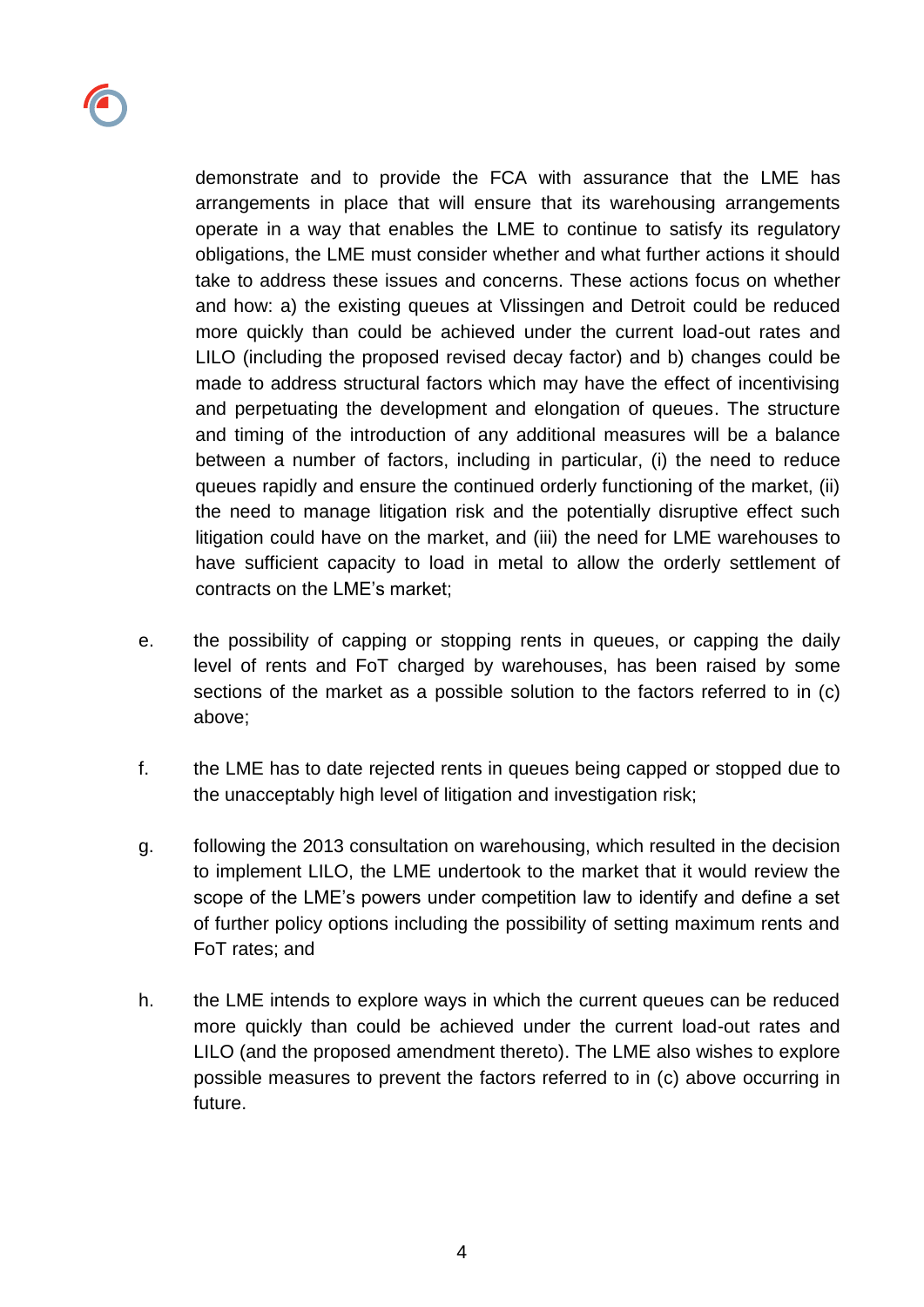#### **Elements of this discussion paper**

- 9 This discussion paper puts forward a number of discussion items on which the LME wishes to test the views of the market (the "Discussion Items"). All the Discussion Items are possible adjuncts to LILO (including the proposed amendment thereto). The Discussion Items are sub-divided into three groups: (i) measures which are intended to address existing queues and/or the impact of existing queues, (ii) measures which are intended to prevent the accumulation of future queues, and (iii) measures to address the levels of rent and FOT rates charged by warehouses.
- 10 The Discussion Items are as follows:

#### Measures to address existing queues and/or the impact of existing queues

- a. A near-term increase in the standard load-out rate (referred to as load-out rate increase or "LORI"); and
- b. queue-based rent capping ("QBRC");

#### Measures to prevent accumulation of future queues

- c. a queue-based warranting restriction ("QBWR");
- d. a modification to the seller's option ("MSO");
- e. a future queue length control mechanism ("FQLC");
- f. a restriction on warrantholder behaviour ("WB"), consisting of a limit on the amount of metal which a warehouse can accept for cancellation and load-out by any one warrantholder, or any two or more warrantholders acting together, at any one time; and
- g. a future proportionate increase in the load-out rate ("PILOR");

#### Measures to address the levels of rent & FOT rates charged by warehouses

- h. charge-capping ("CC").
- 11 The above Discussion Items are not mutually exclusive and some combination of them could be implemented. The exceptions to this are (a) QBRC and FQLC, and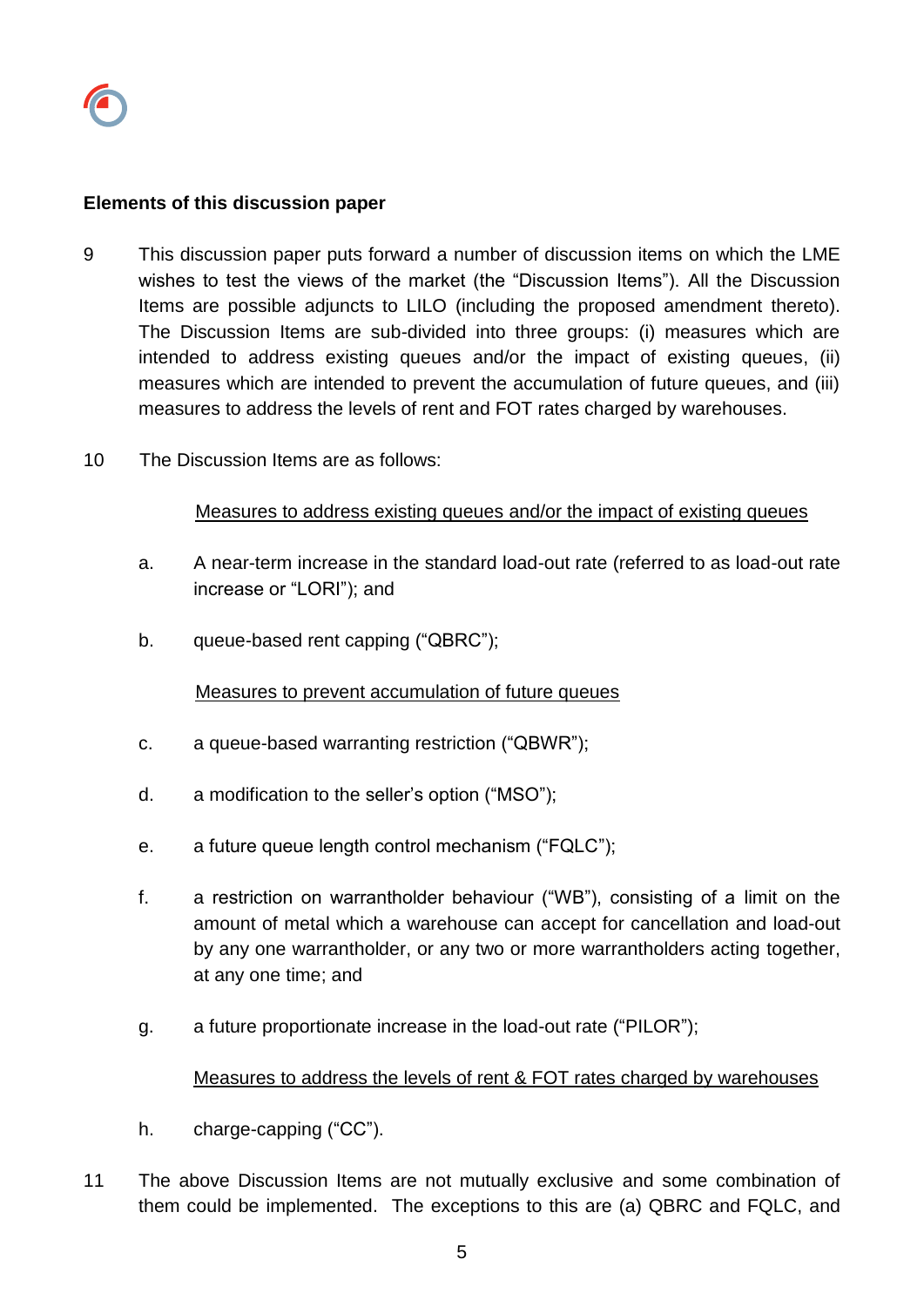

(b) QBWR and MSO: in each case, these achieve the same aim and therefore the LME currently views them as alternatives (although in each case either of them could in theory be combined with any of the other Discussion Items). However, it is important to note that, as stated above, the LME is mindful of the need to address existing queues as well as address features of LME's market or warehousing arrangements which might encourage queues. In order to continue to demonstrate and to provide assurance to the FCA that LME has arrangements in place to ensure that its warehousing arrangements operate in a way that enables LME to meet its regulatory obligations, the LME anticipates that the LME would likely need to implement at least one Discussion Item or equivalent measure that addressed both concerns.

12 Where used, defined terms are taken to have the meaning ascribed to them under the revised Warehouse Agreement (pursuant to Notice 15/069 : W022) and revised Policies (pursuant to Notice 15/070 : A069 : W023).

### **Relationship to other LME warehousing initiatives**

- 13 On 2 March 2015, the LME announced the outcome of two consultations on (i) proposed amendments to the policies and procedure relating to the LME's physical delivery network (Notice 15/070 : A069 : W023) and (ii) changes to the warehouse agreement (Notice 15/069 : W022). These consultations relate to changes which the LME had proposed in order to enhance the logistical efficiency of its physical delivery network and its powers to supervise that network. Such changes are distinct from the Discussion Items, which are specifically targeted at addressing the issue of persistent queues at LME-licensed warehouses.
- 14 Furthermore, the LME has, by separate notice, consulted on a proposed increase in the decay factor under LILO. It is proposed that the increase in the decay factor would be implemented on a separate timeline to any changes which might arise from any future introduction of any Discussion Items set out in this paper.
- 15 The LME has also committed to the market to introduce a set of regional aluminium premium contracts, allowing market participants to more effectively hedge the premium component of prices. However, given the potential impact of any of the Discussion Items (if implemented) on the level of premiums, the LME believes it appropriate to deliver certainty to the market on the adoption of any of these Discussion Items prior to launching a market for the trading of premiums.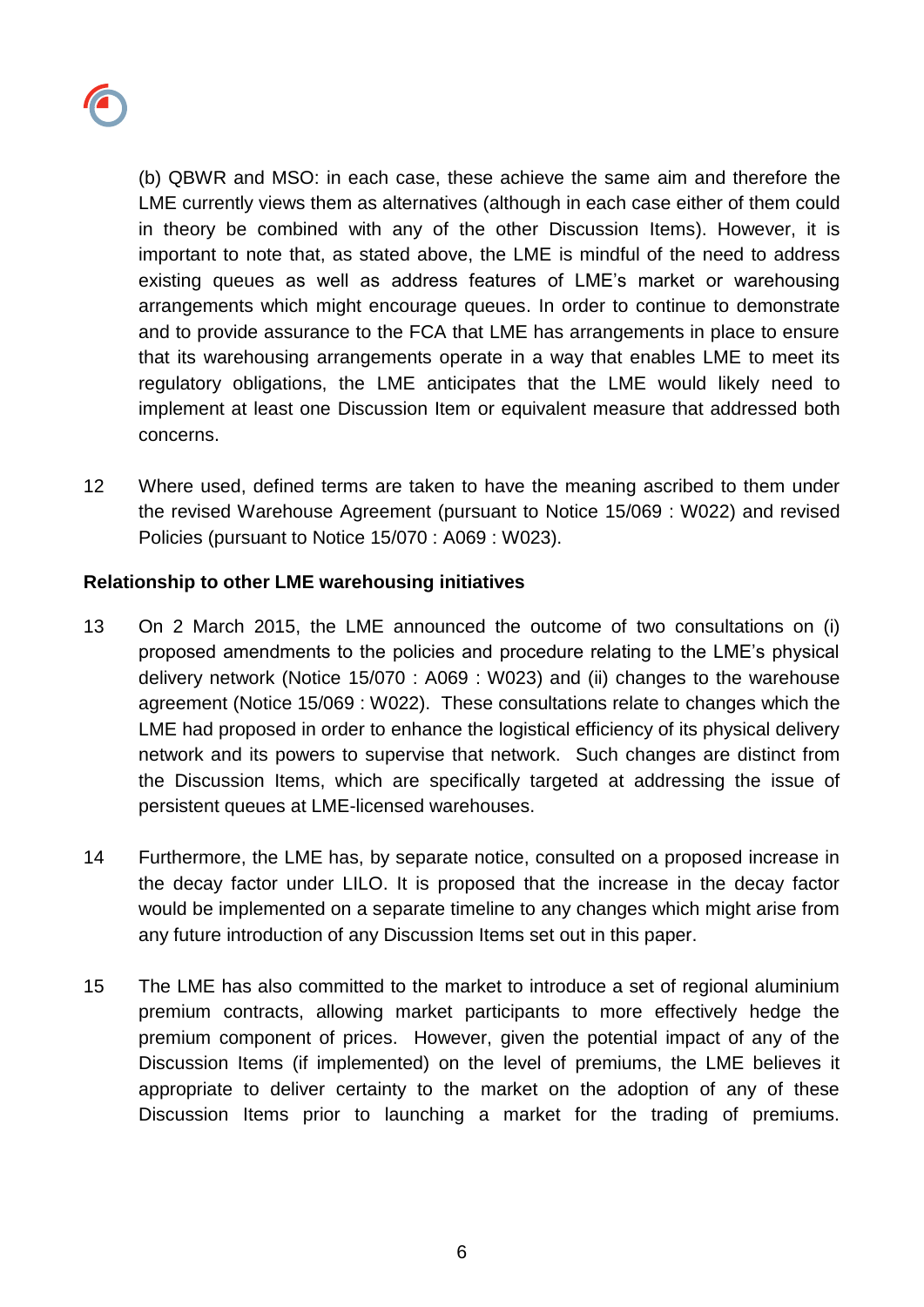

l

Accordingly, the LME is planning the go-live of its premium contract suite on 26 October 2015 $^2$ .

16 The LME notes the very strong level of market interest in premium hedging contracts, and appreciates that many market participants are requesting that such contracts be made available as soon as possible. However, given the pressures set out above, the market must first gain clarity on the Discussion Items. Additionally, by committing to a definitive go-live date, the LME hopes to provide assistance to members and users in their technical scheduling and risk management planning. The LME continues to actively engage with market participants in respect of the premium contracts, including seminars for potential users, and the definition of a market-making scheme to ensure strong trading liquidity. Any interested parties are invited to contact Oscar Wehtie at the LME (oscar.wehtie@lme.com) for further information.

#### **Timing and steps following the discussion period**

17 The LME invites comments and feedback, and will be available for meetings, during the following period:

2 March 2015 to 2 May 2015.

- 18 The LME is not here consulting on any specific proposed rule. Any rule or rule change that might be proposed following this discussion paper would be subject to consultation with the market prior to implementation in the usual way.
- 19 The LME will aim to provide an update to the market in relation to the discussion paper by 2 June 2015.

#### **Measures to address existing queues and/or the impact of existing queues**

20 If implemented, either of the following Discussion Items – LORI or QBRC – would have the effect of addressing existing queues and/or the impact of existing queues, as well as assisting with the prevention of queues in the future. The LME notes that, as explained above, the LME is under a regulatory obligation to ensure that the market continues to operate on an orderly basis and the LME's continued action in that regard is entirely consistent with that obligation. The LME not taking action to address existing queues and the continued persistence of such queues could call into question the LME's continued compliance with its regulatory obligations.

 $2$  This date is subject to regulatory approval from all relevant authorities.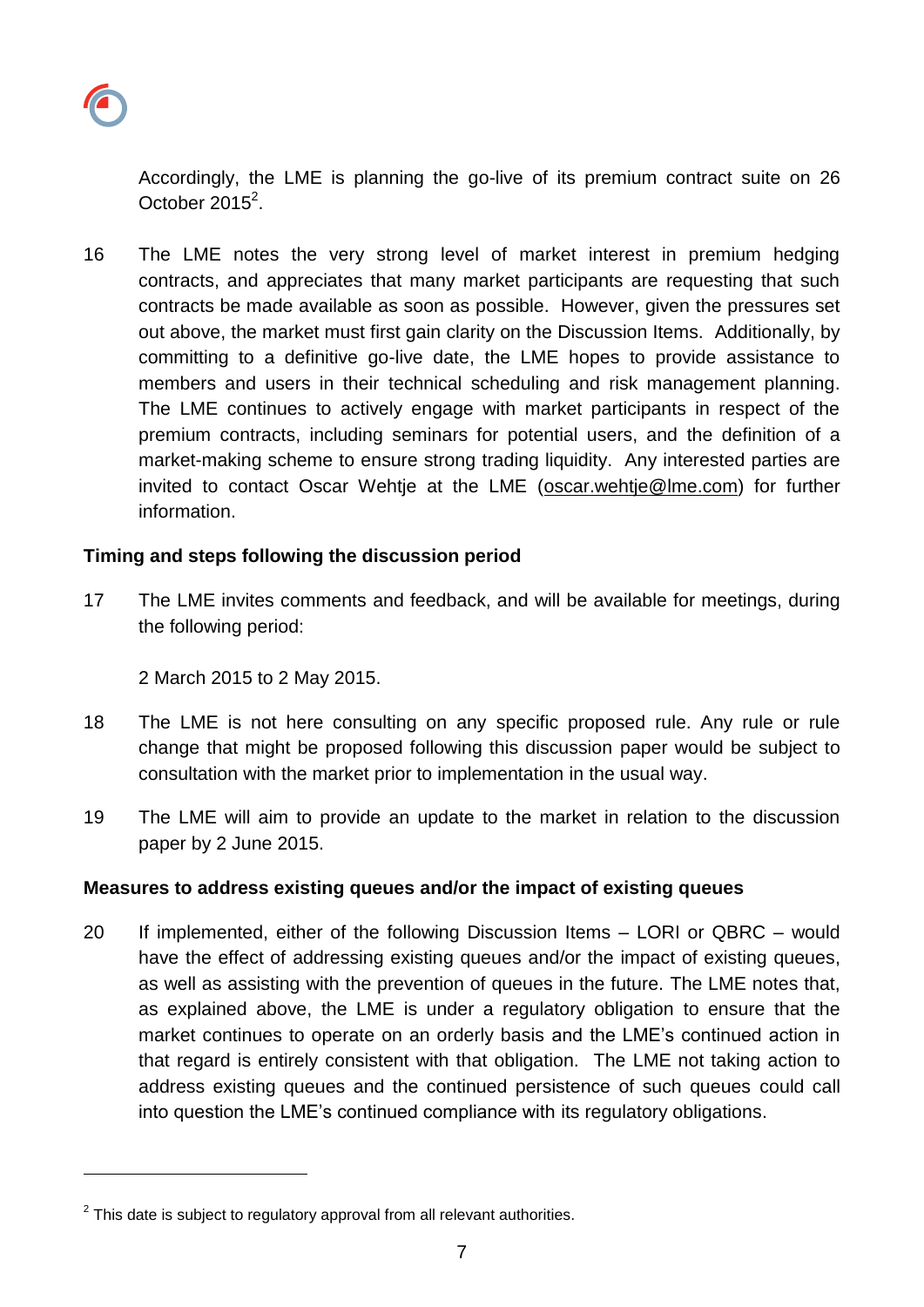

## **A. NEAR-TERM INCREASE IN THE STANDARD LOAD-OUT RATE**

21 One way to achieve an acceleration in the rate of queue decay would be to increase the standard load-out rates set out in the LME Policy on the Approval and Operation of Warehouses (the "Policy").

#### **Construction of LORI**

22 Paragraph C2 and C3 of the Policy would be amended to read as follows:

*2. The minimum daily delivery tonnage must be in accordance with the tables below. Where the delivery requests exceed the minimum daily delivery tonnage for the capacity on the table below, the LME will regard the standard as applying over the number of days necessary to complete the deliveries, as per the table (e.g. if the requests for the delivery of 2000 tonnes apply to a DP Warehouse's capacity of 2500 sq. metres, the standard would be to deliver in 3 days with no reference to the performance on any one of those days). The LME would, however, expect the DP Warehouse to act reasonably when allocating the tonnage delivered out in each of those days.* 

| DP Warehouse's authorised space in sq.<br>metres (excluding steel storage facilities) | Minimum daily delivery tonnage<br>for all metals (excluding cobalt,<br>RMC and steel) |
|---------------------------------------------------------------------------------------|---------------------------------------------------------------------------------------|
| 2,500                                                                                 | 800 tonnes                                                                            |
| 5,000                                                                                 | 1,200 tonnes                                                                          |
| 7,500                                                                                 | 1,500 tonnes                                                                          |

*The above table applies to all DP Warehouses who are storing up to 150,000 tonnes of metal. For DP Warehouses who are storing 150,000 tonnes and above, the following table is applicable.*

| Warehouse's<br>DP.<br>stored<br>tonnage<br>(excluding steel) | Minimum daily delivery tonnage<br>for all metals (excluding cobalt,<br>RMC and steel) |
|--------------------------------------------------------------|---------------------------------------------------------------------------------------|
| 150,000 tonnes to 299,999 tonnes                             | 2,000 tonnes                                                                          |
| 300,000 tonnes to 599,999 tonnes                             | 2,500 tonnes                                                                          |
| 600,000 tonnes to 899,999 tonnes                             | 3,500 tonnes                                                                          |
| 900,000 tonnes and over                                      | 4,000 tonnes                                                                          |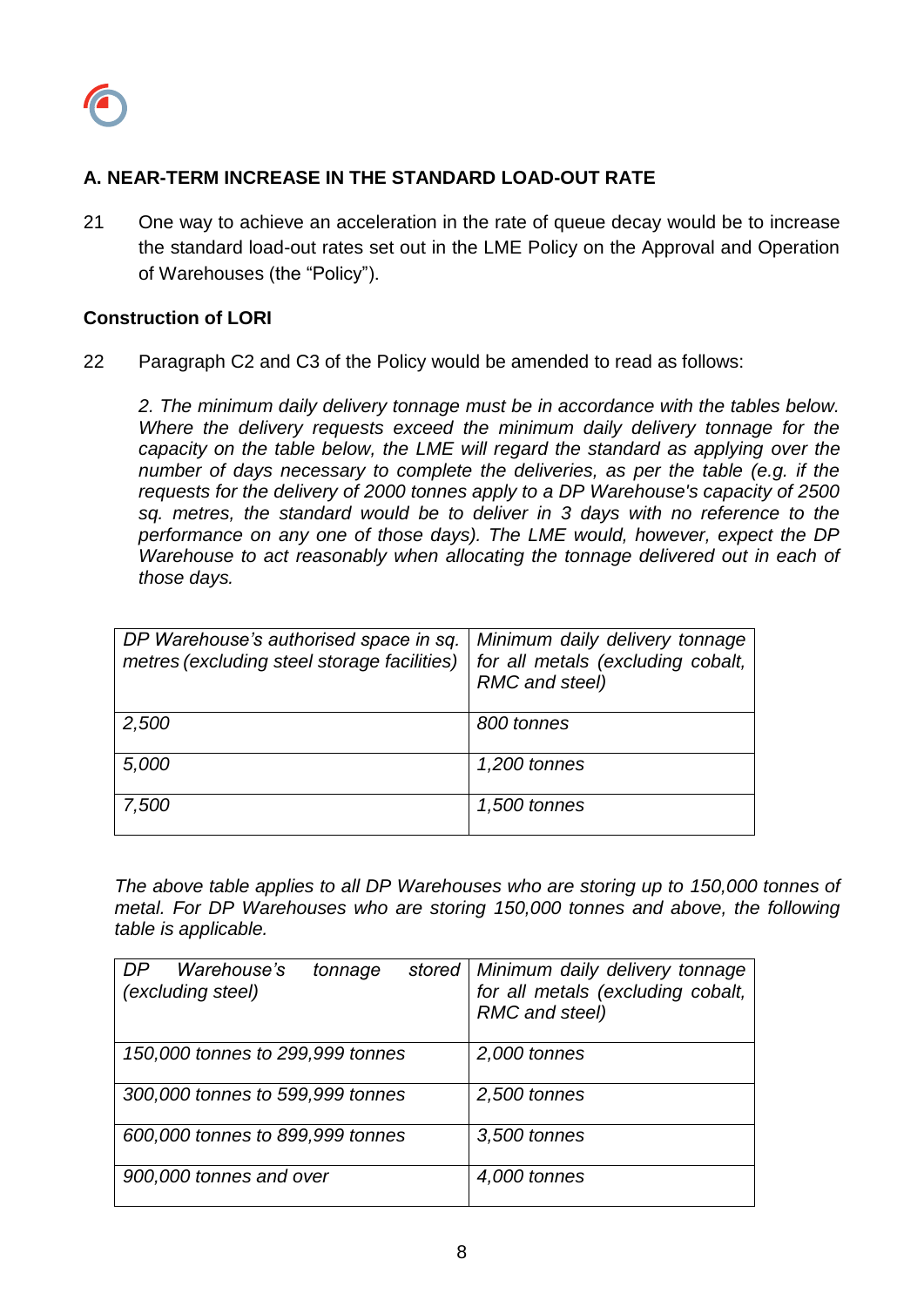*NB: The daily delivery tonnage is for deliveries out only and does not include deliveries in.*

*3. Where a DP Warehouse's tonnage stored increases beyond any of the 150,000, 300,000, 600,000 or 900,000 tonnes thresholds, the applicable revised minimum daily delivery tonnage shall have effect from the date which is 30 days from the date the threshold is passed. This will allow the Warehouse to implement the necessary scheduling changes in order to meet the increased minimum daily delivery tonnage. However, where a DP Warehouse's tonnage stored falls beneath any of the 150,000, 300,000, 600,000 or 900,000 tonnes thresholds, a Warehouse will still be required to deliver out all outstanding deliveries scheduled on or prior to the date the tonnage falls beneath such threshold.*

- 23 All other sections of the Policy would remain unchanged.
- 24 Such an amendment could be implemented in late 2015 or early 2016, subject to consultation and notice requirements in accordance with the warehouse agreement.
- 25 The increase the standard load-out rates would operate alongside the proposed increase in the decay factor under LILO from 0.5 to 1.

#### **Benefits of LORI**

- 26 The primary benefit of LORI is that it would accelerate the rate of queue decay at warehouses with queues. Even with the proposed increase in the decay factor under LILO, an affected warehouse would only be obliged to load out more metal if it also loaded in more metal. The advantage of LORI would be that, even in the event that an affected warehouse elected not to load in more material, it would have to load out at an increased rate. In addition, the threshold for the increased rate taking effect has been lowered to include warehouses storing above 150,000 tonnes, rather than the current threshold of 300,000 tonnes.
- 27 The LME expects that the implementation of LORI would have a material effect on the rate of queue decay. However, given the uncertainty of developments between now and the possible date for implementation of LORI (the LME does not know, for example, whether (a) further metal will be loaded into warehouses, (b) live stocks will be cancelled, or (c) existing cancelled stocks will be re-warranted) it is not considered appropriate to provide quantitative analysis at this juncture.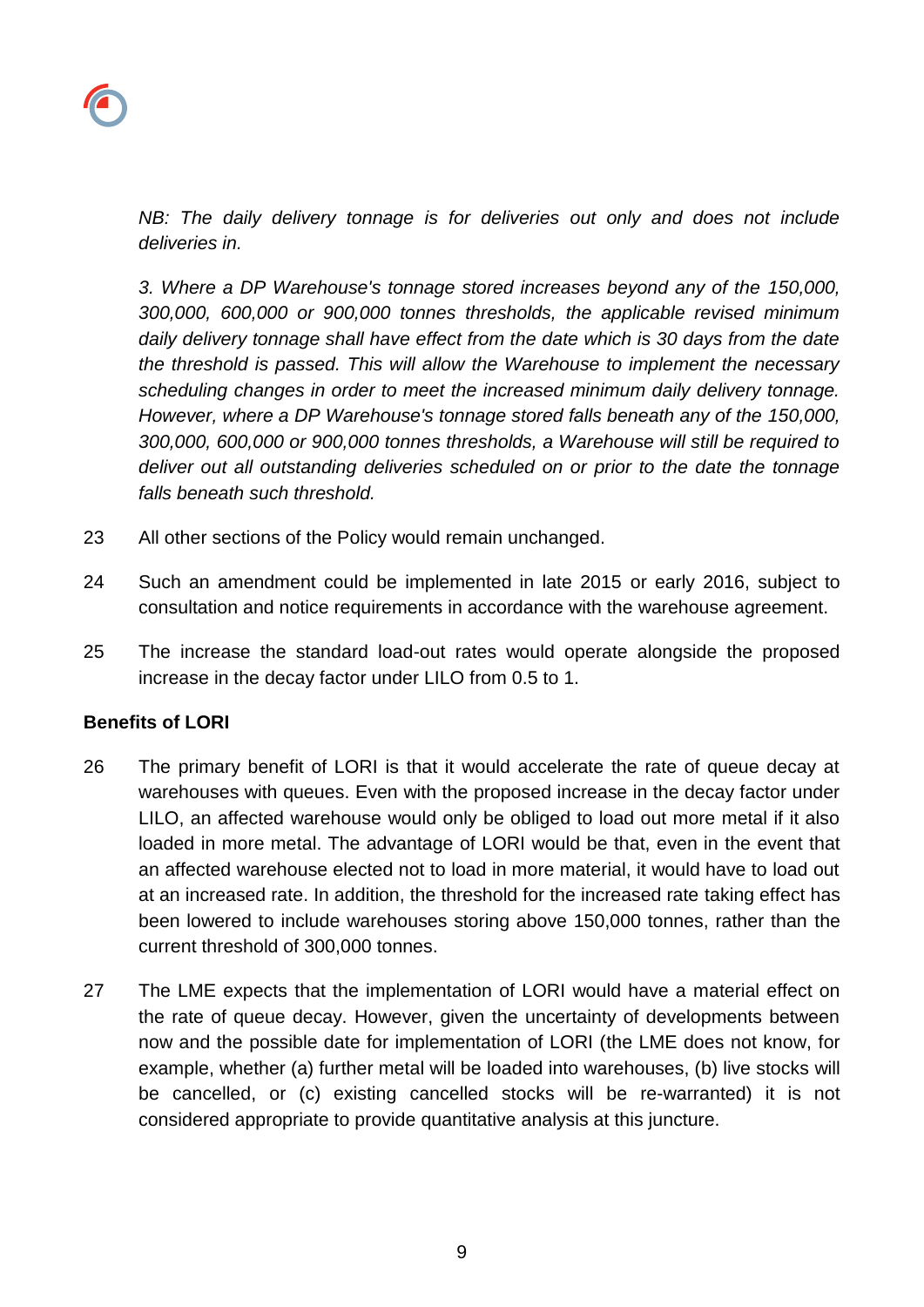

#### **Potential Issues in respect of LORI**

- 28 LORI would materially increase the obligations on warehouse companies, particularly those storing large tonnages of metal, and those with queues. The LME acknowledges that there are potential logistical concerns associated with imposing a quantitative load-out increase. These concerns were described in detail in the 2013 Consultation Report. The primary concern is in respect of the logistical capability (real or claimed) of warehouses. The LME concluded during the 2013 Consultation that (i) significant operational differences exist between warehouses, and that some warehouses do suffer from significant logistical limitations which could make the imposition of higher requirements more difficult to implement, and (ii) any increase in load-out (even at locations practically able to accomplish this) would require significant investment by warehouse operators.
- 29 In short, a material increase in the obligations of warehouse companies could have three serious effects: (a) it is possible that a warehouse company may, for reasons beyond its control or otherwise, be unable to meet its delivery obligations, with negative consequences for the orderly functioning of the market, (b) the obligations on warehouse companies could be increased to the point where a warehouse company had no option but to withdraw from the market, or (c) warehouse companies may seek to compensate by increasing rent and FoT charges, which action may be viewed negatively by metal owners.
- 30 A wider and general point applicable to LORI (and also PILOR see below) is that simple quantitative increases in load-out rates have up to now failed to reduce embedded queues, and that such measures may not address the features or functioning of LME's market and/or warehousing arrangements that may allow queues to form and/or to continue. However, it should be noted that such increases have not historically been combined with LILO, the effect of which is to prevent warehouses from offsetting increased load-out rates by simply increasing load-in to a greater degree.
- 31 In spite of the above concerns, the LME believes that LORI, in combination with the existing LILO rule (as amended through the proposed decay factor change), would be an effective way to accelerate the rate of queue decay and thereby ensure the continued operation of an orderly market, consistent with the LME's continued compliance with its regulatory obligations.

#### **Key parameters in respect of LORI**

32 In the example set out above, the minimum delivery out rates for warehouses storing less than 150,000 tonnes of metal are unchanged. 150,000 tonnes has been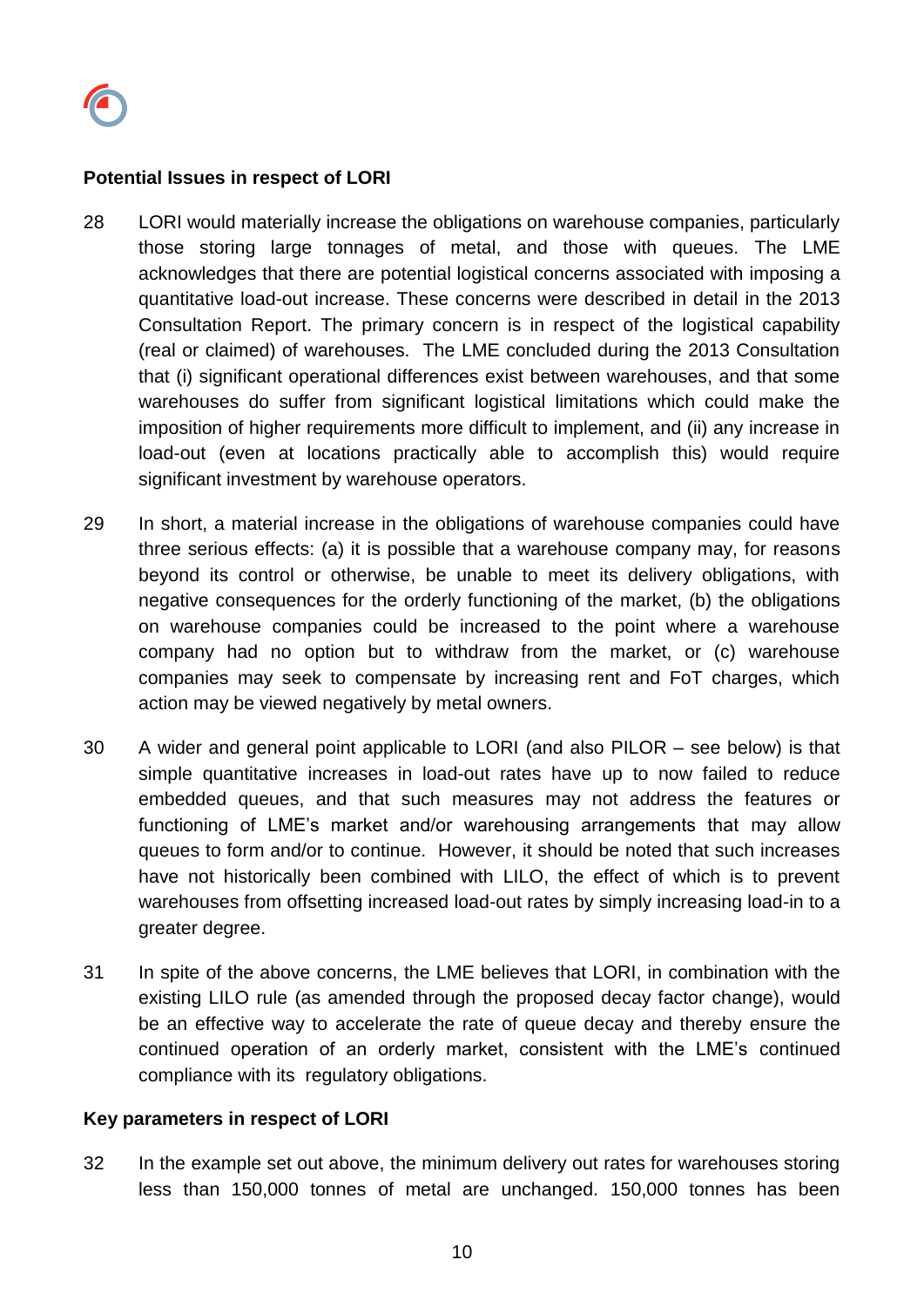

proposed as the threshold: only six DP Warehouses currently have tonnages above this level. Previously the level at which additional obligations took effect was 300,000 tonnes.

- 33 A warehouse storing over 150,000 tonnes must deliver out at least 2,000 tonnes per day. This would be an increase of 500 tonnes per day on current rates and is viewed by the LME as a realistic and achievable level for all warehouses.
- 34 A warehouse storing over 300,000 tonnes must deliver out at least 2,500 tonnes per day. This would be an increase of 500 tonnes per day on current rates and is viewed by the LME as a realistic and achievable level for all warehouses.
- 35 A warehouse storing over 600,000 tonnes must deliver out at least 3,500 tonnes per day. This would be an increase of 1,000 tonnes per day on current rates and is viewed by the LME as a realistic and achievable level for all warehouses. The LME notes that this is only 500 tonnes above the maximum current daily delivery out rate of 3,000 tonnes per day which applies to warehouses storing over 900,000 tonnes of metal.
- 36 A warehouse storing over 900,000 tonnes must deliver out at least 4,000 tonnes per day. This would be an increase of 1,000 tonnes per day on the current maximum rate. The LME expects that, based on current stock levels and behaviour, only one warehouse company in one location (Vlissingen) would be obligated to deliver out at this rate. The LME is of the view that the affected warehouse company has the logistical capability to deliver out at this rate, and notes that delivery at this location has been equivalent to or higher than this rate in the past. Other warehouse companies would, of course, have the choice about whether to take on stock above the level of 900,000 tonnes, thereby incurring the additional delivery out rates.

# **Discussion Point 1: Do you have any comments or feedback on the LORI Discussion Item?**

## **B. THE QUEUE-BASED RENT CAPPING DISCUSSION ITEM**

- 37 This section sets out how QBRC could work.
- 38 The Annex to this discussion paper explains the LME's historical view on the risk of challenge. The sections in this discussion paper on QBRC and CC, together with the Annex, fulfil the LME's commitment to the market made in the 2013 Consultation Report.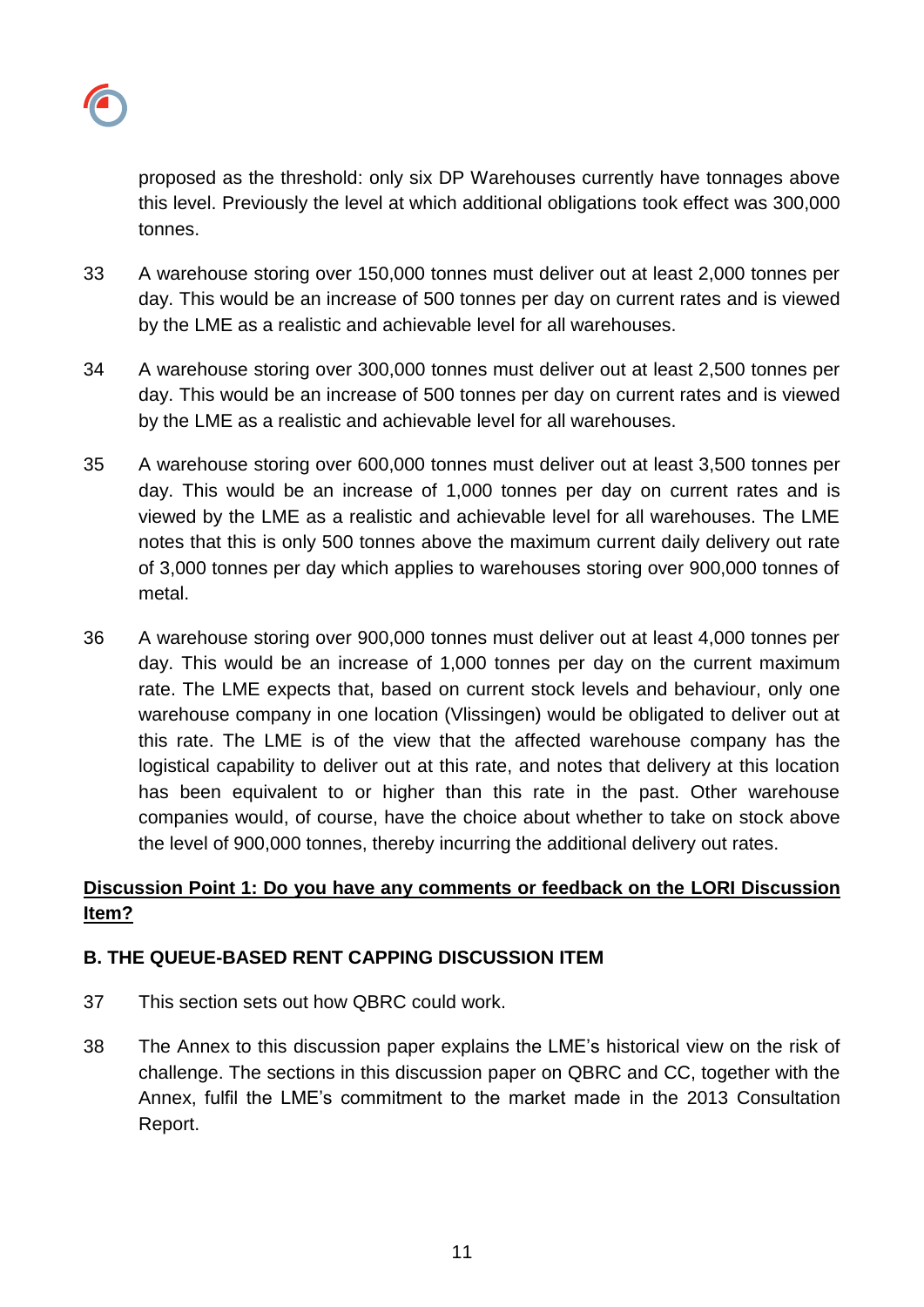

### **Construction of QBRC**

- 39 QBRC could take the form of a new performance obligation for LME-listed warehouses, requiring that metal be loaded-out in the normal course within 30 calendar days following cancellation by the owner (approximately similar to the sourcing horizon of a metal consumer requiring access to metal brought on the physical market), and in exceptional circumstances within 50 calendar days following cancellation by the owner. In the event that the 30 day obligation were not met, then a sliding scale of consequences could be applied, in particular a reduction in the chargeable rent for the metal still queued:
	- a. at the point when metal is cancelled and all associated formalities have been completed by the metal owner (including payment of charges and provision of shipping instructions), a waiting time would start to be tracked in respect of the cancelled metal;
	- b. between 0 and 30 calendar days (30 calendar days being the "Rent Reduction Queue Threshold"), the warehouse could charge rent for the cancelled metal pursuant to its published schedule;
	- c. once the waiting time had exceeded 30 calendar days, but before the waiting time had exceeded 50 calendar days (being the "Rent Cap Queue Threshold"), the warehouse would be permitted to charge at most 50% (being the "Rent Reduction Proportion") of the rent shown in its published schedule for the cancelled metal;
	- d. once the waiting time had exceeded 50 calendar days (a queue length which the LME considers indicates that the queue is structural rather than operational), the warehouse would not be able to charge further daily rent for the cancelled metal; and
	- e. in any event, the warehouse would levy the FoT charge.
- 40 For the avoidance of doubt, the above would not affect the ability (as at present) for metal owners to negotiate rent reductions with warehouses – the above levels would (as at present) represent maximum charges.
- 41 QBRC could in theory be made applicable to (a) metal already on warrant and metal placed on warrant in the future, or (b) only to metal placed on warrant after a certain date. Approach (b) might arguably assist in reducing litigation risk, given that it would not impact affected warehouse companies' existing investments.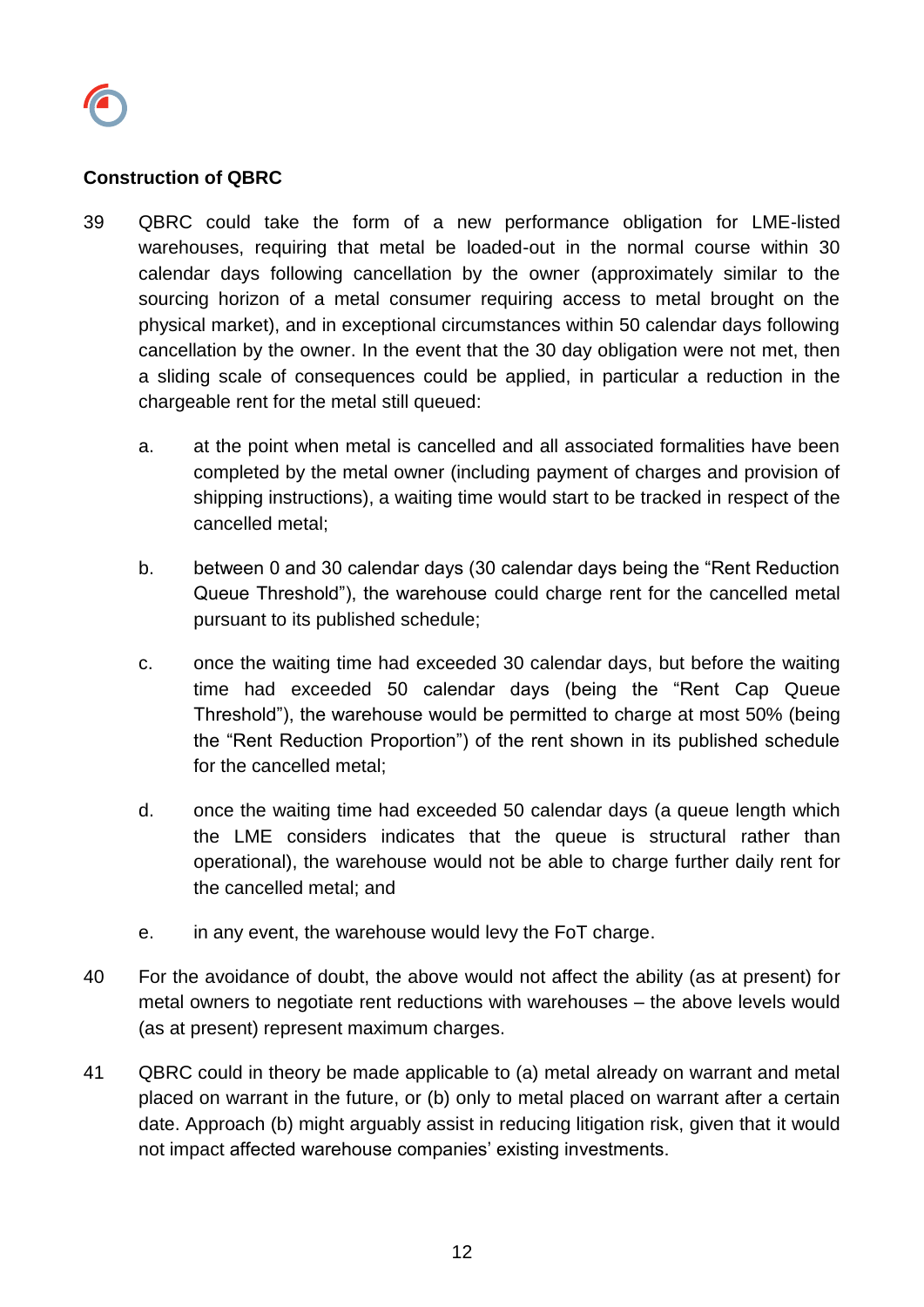

- 42 Furthermore, it could be possible to build into QBRC a specific "exit" provision for warehouse companies in a Delivery Point who do not wish to be bound by QBRC. Such an "exit" provision could assist with managing litigation risk from warehouse companies. An "exit" provision could operate by allowing any warehouse company in a Delivery Point to inform the LME that it did not wish to continue to operate in that Delivery Point. The LME would inform the market by notice, and the delisting would take effect some period of time later (possibly three months). During this period, warrants would continue to be good delivery for the purposes of the LME's market. Following the expiration of the relevant period and the delisting taking effect, any metal held by the warehouse company in its warehouses at that Delivery Point would be treated as cancelled stock, and the warehouse company would have to load the metal out of its warehouses pursuant to the prescribed LME load-out rates. The warehouse company would continue to receive rent and FOT rates at no more than the published LME rates until the metal is delivered out (although any discounts to such rates agreed between the warehouse company and the owner of the metal could continue to apply). This would ensure that:
	- a. warrant holders in the queue would receive the metal at the same time as they would if the warehouses remained listed. Warrant holders would lose the ability to re-warrant metal, although the LME notes that re-warranting metal has always been at the discretion of the warehouse company;
	- b. the warehouse company would continue to receive the rent it was expecting when it entered into any relevant incentive deals; and
	- c. holders of live warrants in the relevant warehouse in the Delivery Point could continue to sell such warrants on the LME within the notice period for the delisting (if they did not wish to remain in the queue), or otherwise such warrants would be automatically cancelled when the delisting takes effect and the warrant holder would be placed in the queue to receive their metal. The order in which the warrant holders would be allocated a position in the queue would be determined by the LME at random, and notified to the warehouse company (who would notify the warrant holder) but the warehouse company would continue to observe the prevailing LME load-out rates until all the metal had been delivered out.

#### **Benefits of QBRC**

43 QBRC could benefit warrant holders as they would receive rent discounts if their cancelled metal were subject to a queue greater than 30 days.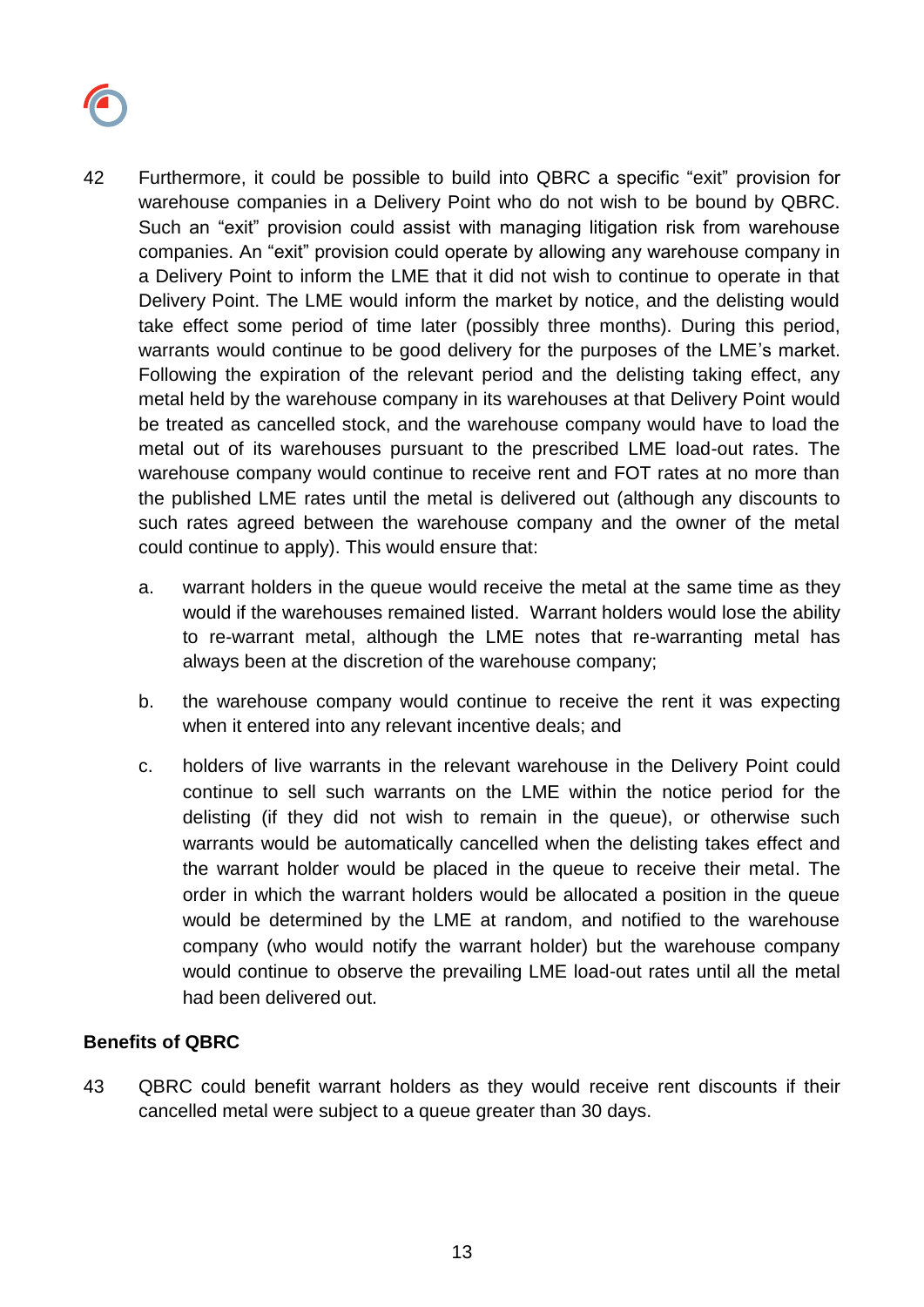

l

- 44 If introduced in respect of metal already on warrant, QBRC could have the effect of accelerating queue decay<sup>3</sup>. In addition, even if only applicable to metal placed on warrant after a certain date, QBRC could make it less attractive for warehouse operators to allow queues to accumulate, given that such warehouse operators would not receive rent for metal in a queue of over a certain length. In addition, QBRC might reduce the financial attractiveness for warehouse operators to pay incentives which are modelled on queue length.
- 45 For the sake of completeness, and to the extent that it is relevant, the LME notes that certain other markets, both in the UK and elsewhere, have implemented provisions similar to QBRC. The primary concern for the LME market stems from the litigation risk, given the amounts which certain warehouses have invested with the expectation of a return based at least in part on a queue, and particularly the market disruption which could result from litigation (see the Annex for more detail).

### **Potential Issues in respect of QBRC**

- 46 It may be said that QBRC could have the following effects:
	- a. impact on the LME price and particularly on holders of forward short positions. The view expressed in the 2013 Consultation Report (see section 5.4) was that the LME price is derived from the physical spot market price, and that one impact of the queues may have been to depress the LME price relative to the physical spot market price. A possible impact of introducing QBRC in respect of existing metal may be to cause the LME price to increase. This increase would likely be material, and also potentially immediate (if QBRC was introduced in respect of existing metal). Such an immediate increase would clearly impact holders of existing forward short positions, who had taken such position with no expectation of QBRC being implemented;
	- b. connected with the above is the risk of challenge (see the Annex). Given the potentially significant impact on affected warehouses' business models<sup>4</sup>, the litigation risk related to QBRC may be higher than for other options. A challenge to QBRC brought through the courts, together with the ensuing appeals process, could engender a long period (possibly several years) of market uncertainty about whether or not QBRC was going to be implemented. Given the possible effect on the LME price which QBRC could have, this could

<sup>&</sup>lt;sup>3</sup> Although there is no guarantee that warehouse companies would choose to load out more quickly – see below.

 $4$  At least if QBRC was implemented in respect of existing metal.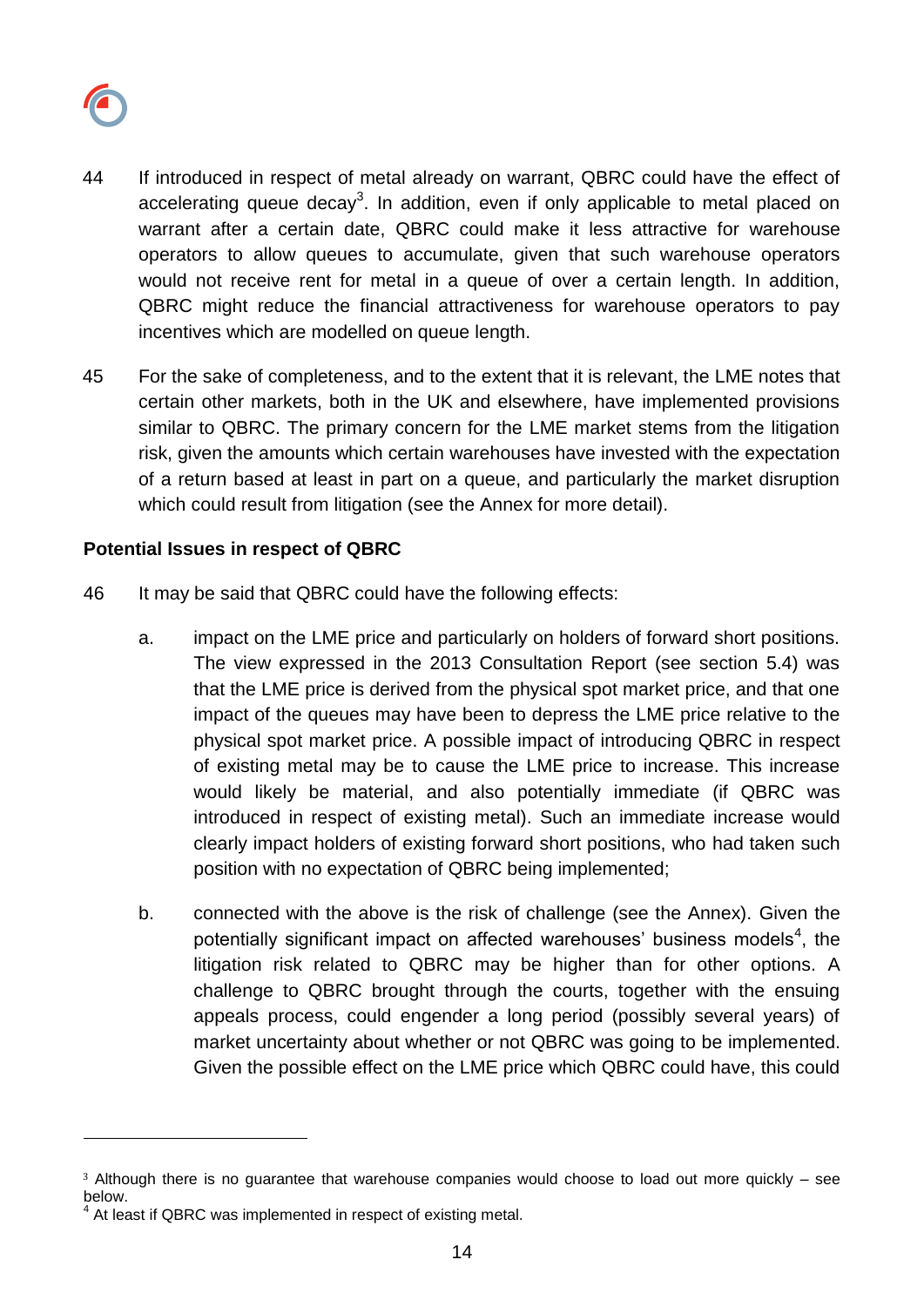have serious implications for the orderly functioning of the market over a significant period of time;

- c. retroactive implementation, i.e. application to metal which was loaded-in under the old rules (this is connected with b above). A change that would reduce the level of rents in queues would directly impact a warehouse operator's anticipated income stream from metal already in its warehouse. It is reasonably foreseeable that operators may seek to challenge this. On the other hand, if only made applicable to metal loaded in after a certain date, QBRC would have no effect on the rate of decay of existing queues;
- d. the power of warrantholders / incentive to cancel warrants. If QBRC were implemented, it is reasonably foreseeable that a metal owner may seek to manipulate it to obtain free storage: it could buy warrants in a given warehouse and then cancel all of those warrants, with the aim of creating a queue and in the knowledge that warehouses could not recover rent in respect of such warrants. If the warehouse were unable to increase its load-out rate, then it would effectively be offering free storage to the metal owner. In addition, QBRC could lead to metal owners cancelling warrants in order to receive the benefit of reduced (or zero) rent. Accordingly, it could well be observed that queues initially increased through the actions of metal owners rather than warehouses, although the owners of metal in those queues would be subject to a lower rent liability pursuant to QBRC. These concerns could be mitigated to some extent by WB (see below);
- e. increasing charges (rents, FoTs or both). Warehouses could respond to QBRC by increasing charges (rents, FoTs or both) in order to counter the limitations placed on the number of days for which rent may be charged. In extremis, it would be possible for warehouses to simply increase the FoT charge by the amount they expect to lose under QBRC, and hence in overall terms the economics for metal owners would remain unchanged<sup>5</sup>. This concern could be mitigated by CC (see below); and
- f. no guarantee that warehouses would choose to load out metal more quickly. There is no guarantee, even in the absence of rents being charged, that warehouse operators would choose to load out metal more quickly. Increased load-out may in some instances require greater investment in warehouse

l

<sup>&</sup>lt;sup>5</sup> The possibility of increased charges may arguably apply to any option set out in this discussion paper. However, given the possible impact of QBRC (if introduced in respect of existing metal) on the business models of certain warehouses, the possibility of increased charges is arguably particularly acute (at least in respect of warehouses with embedded queues).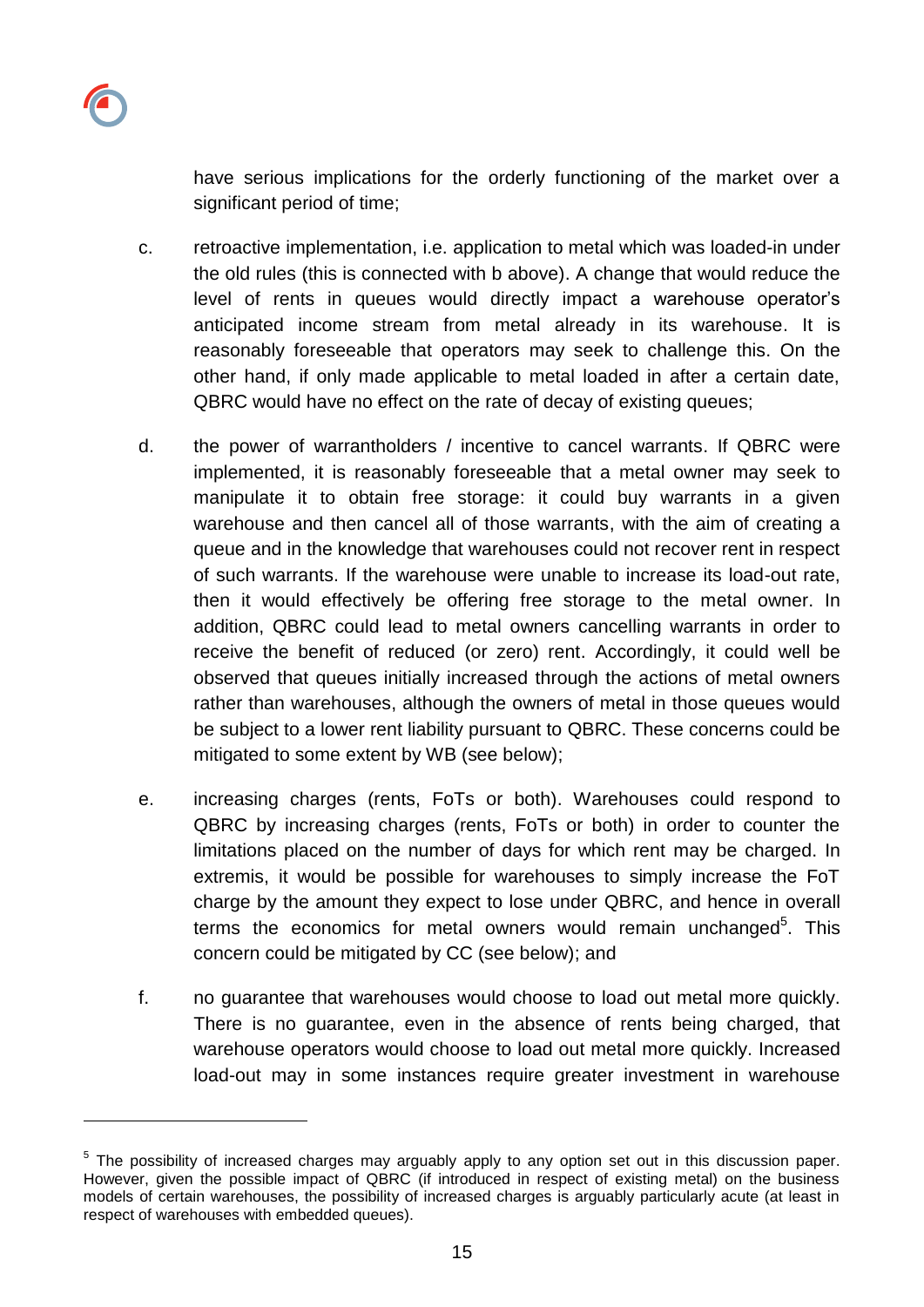

logistics, and hence operators may prefer to keep metal in their warehouse (even if that metal is not paying rent), rather than provide quicker load-out. Ultimately, the rate of increased load-out (if any) would be driven by the economic balance for the warehouse operator between the cost of providing free storage, and the cost of loading-out the metal. On balance, however, it is likely that warehouse companies would load out more quickly, in order to free up space for metal in respect of which the warehouse company was able to collect income. Furthermore, even if the rate of load-out were not increased, the fact that metal owners would not be compelled to pay rent while sitting in the queue would reduce, to a certain extent, the frictional cost associated with withdrawing metal from the LME network, and hence the discount of the LME price to the "real-world" price of aluminium.

#### **Key parameters in respect of QBRC**

- 47 The Rent Reduction Queue Threshold could be set at 30 days, which is viewed by the LME as being an average sourcing horizon for a metal consumer requiring access to metal bought on the LME cash market. The argument would be that it is appropriate that if metal is not available within this timescale QBRC should begin to penalise the warehouse operator concerned.
- 48 In the example above, the Rent Cap Queue Threshold is set at 50 days, so as to be aligned with the 50 day proposed queue threshold under the LILO Rule. The reasoning is similar to that of the LILO Rule, namely the distinction between operational and structural queues. Queues over 50 days are viewed by the LME as structural, and so are precisely the queues which would be targeted most vigorously by QBRC.
- 49 The Rent Reduction Proportion would provide a measured "glide-path" for metal in queues to move from charging full rent to zero rent. As such, the LME believes it would be appropriate for the Rent Reduction Proportion to be set at 50%, thus bisecting the rent payable before 30 days, and the rent payable after 50 days.
- 50 The possible notice period for the "exit" provision is set at three months. The LME thinks this is a reasonable period of notice to allow for orderly trading of warrants prior to the warehouse company in the Delivery Point being delisted and the remaining stock being automatically cancelled.
- 51 In the example above, no date has been proposed for implementation. This is because QBRC could either be implemented (a) in respect of existing metal, in which case it could be introduced on a relatively swift timeline (perhaps early 2016), or (b) in respect only of future metal, in which case it could be introduced at some point in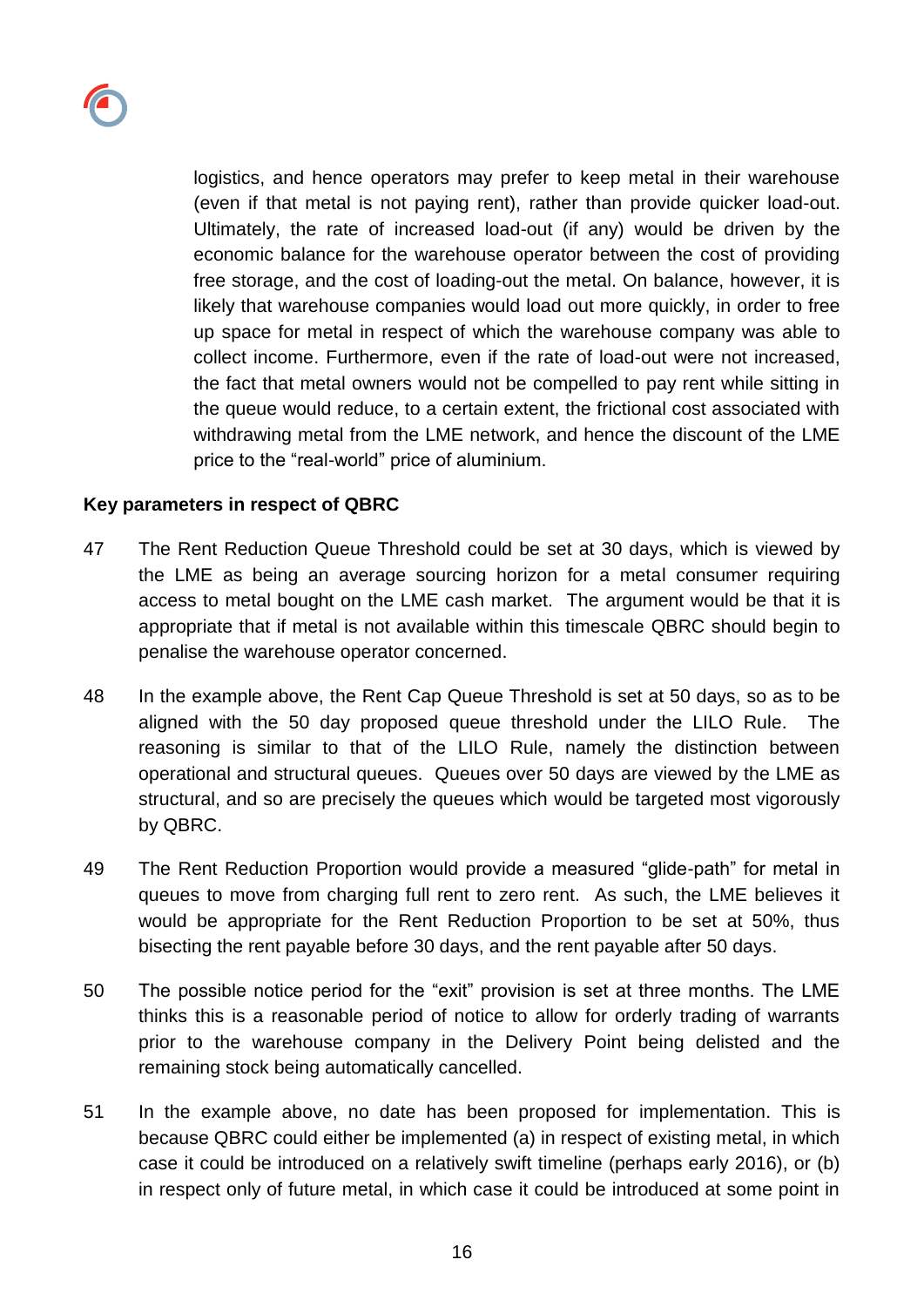

the future when the queues have been reduced below the queue threshold (perhaps 1 April 2018 $^{6}$ ).

# **Discussion Point 2: Do you have any comments or feedback on the QBRC Discussion Item, including any of the matters set out in the Annex?**

### **Measures to prevent accumulation of future queues**

52 If implemented, any of the following Discussion Items – QBWR, MSO, FQLC, WB and PILOR – would have the effect of preventing the accumulation of future queues, but would have little or no effect on existing queues.

## **C. THE QUEUE-BASED WARRANTING RESTRICTION ("QBWR") DISCUSSION ITEM**

53 Queues at warehouses, and in particular the continued warranting of new metal at warehouses with queues over a certain threshold, could be addressed by preventing a warehouse with a queue over a certain threshold at a delivery point from creating new warrants at that delivery point.

#### **Construction of QBWR**

l

54 A Queue Based Warranting Restriction could be added to the Warehouse Agreement as follows:

*9.14 Queue Based Warranting Restriction* 

*This Clause shall apply from 1 January 2016 and in respect of a Warehouse with a Queue at a particular Delivery Point of over 50 calendar days. At any time between (both dates inclusive):*

*(i) the eleventh Business Day following the publication of a Notice by the LME that a Queue of over 50 calendar days exists at that Warehouse in that Delivery Point, and* 

*(ii) the Business Day following the day of the publication of a Notice by the LME that such Queue had fallen to or below 50 calendar days*

*the Warehouse may not place any further metal on Warrant in the relevant Delivery Point. For the avoidance of doubt, nothing in this Clause shall at any time prevent a Warehouse from re-warranting metal in a Queue.* 

Additionally, a new Clause 6.3.4 could be added to the Warehouse Agreement:

 $6$  But note that the LME will keep this date under review given that the amendment to the decay factor proposed in the current consultation may affect the rate of decay of existing queues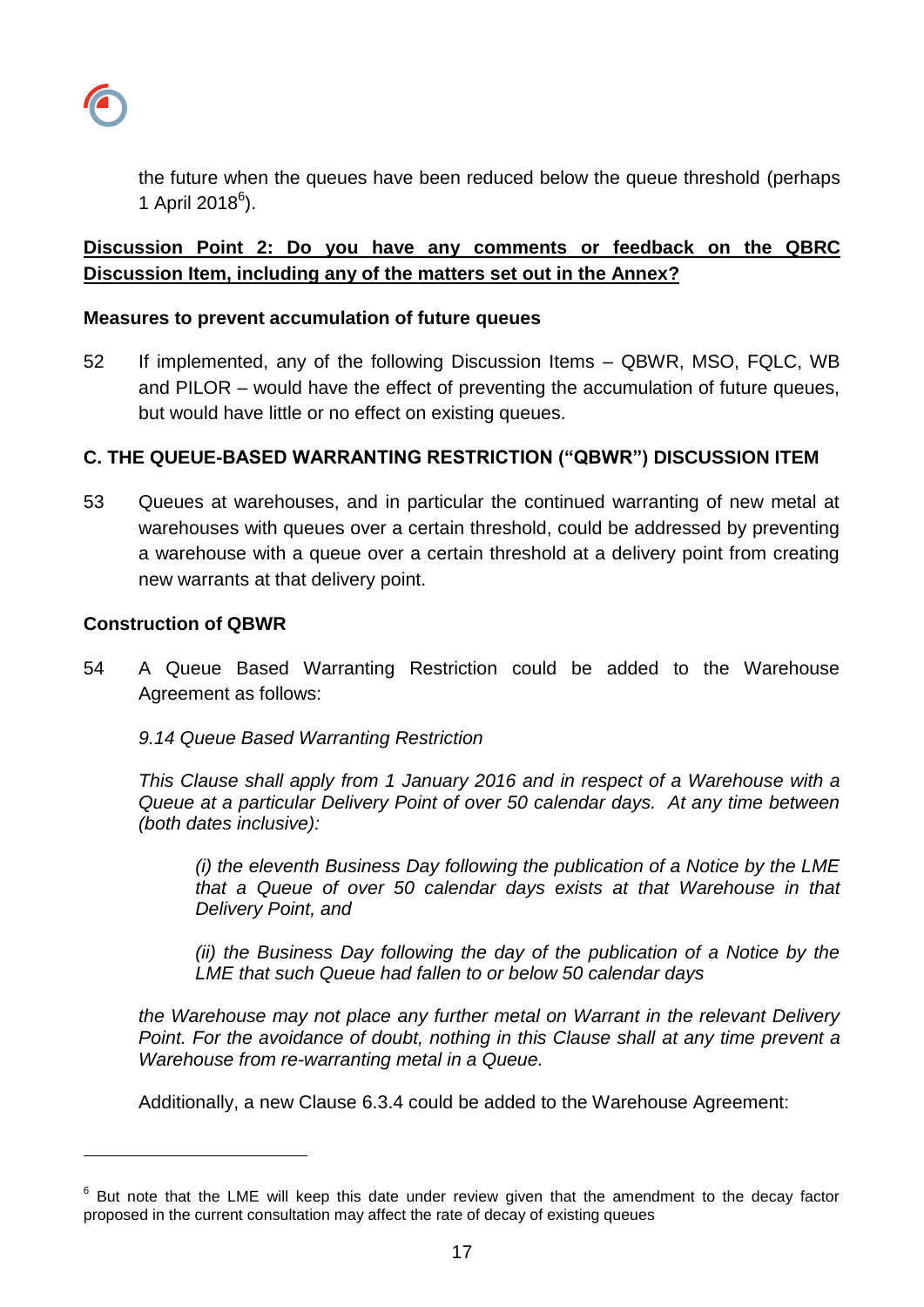

*6.3.4 On or before 30 December 2015, any Warehouse which will have a Queue of over 50 calendar days in a Delivery Point as at 4 January 2016 shall inform the LME of that fact. The LME shall, no later than 4 January 2016, disclose this fact to the market by means of a notice. In addition, on every occasion when a Queue of over 50 calendar days emerges or falls away at a Warehouse in a Delivery Point, the Warehouse shall inform the LME on the day of that occurrence. The LME will, no later than the following Business Day, disclose this fact to the market by means of a notice. For the avoidance of doubt, the trigger for such reporting shall be the time at which a metal owner requesting cancellation of a Warrant on the present date would be assigned a delivery slot on a date later than 50 days from the present (signalling the emergence of a Queue of over 50 calendar days), or a slot 50 days from the present or sooner (signalling the falling away of a Queue of over 50 calendar days).*

#### **Benefits of QBWR**

- 55 The benefit of QBWR is, broadly, that it would prevent the warranting of metal at warehouses with queues. Historically, warehouses with queues have been able to offer higher incentives for the load-in of additional metal, funded on the basis of expected rental income derived from the metal sitting in a queue awaiting load-out. If warehouses cannot create new warrants, they may not be able to continue to offer the incentives and add new metal to the queues. Under QBWR, a warehouse could not warrant any new LME metal until the queue had been reduced below 50 days. This may also assist with the prevention of the accumulation of large volumes of metal at particular warehouses (which, if cancelled, could create or maintain a queue). Metal owners would therefore be obliged to consider alternative warehouses (or other options) for warranting their metal.
- 56 Accordingly, while QBWR would not accelerate the rate of decline of existing queues (formed of existing cancelled metal), or the potential for existing live warrants to be cancelled and added to the queue, it would materially reduce the potential for new metal to be warranted, which could subsequently be cancelled and hence add further to the queue.
- 57 It may additionally be the case that, in order to continue loading-in metal, warehouse operators choose voluntarily to increase their load-out rates and hence reduce the queue to below 50 days, at which point they would be able to compete again for metal. However, warehouse operators could choose to "monetise" existing queues by ceasing to load in at that particular location, and instead load in metal to a warehouse facility in a nearby location which would be unaffected by QBWR. Given that the ability of the warehouse operator to pay incentives at the queued location would be limited by QBWR, there would be little advantage to continuing to load in material at that queued location, rather than a nearby but distinct location.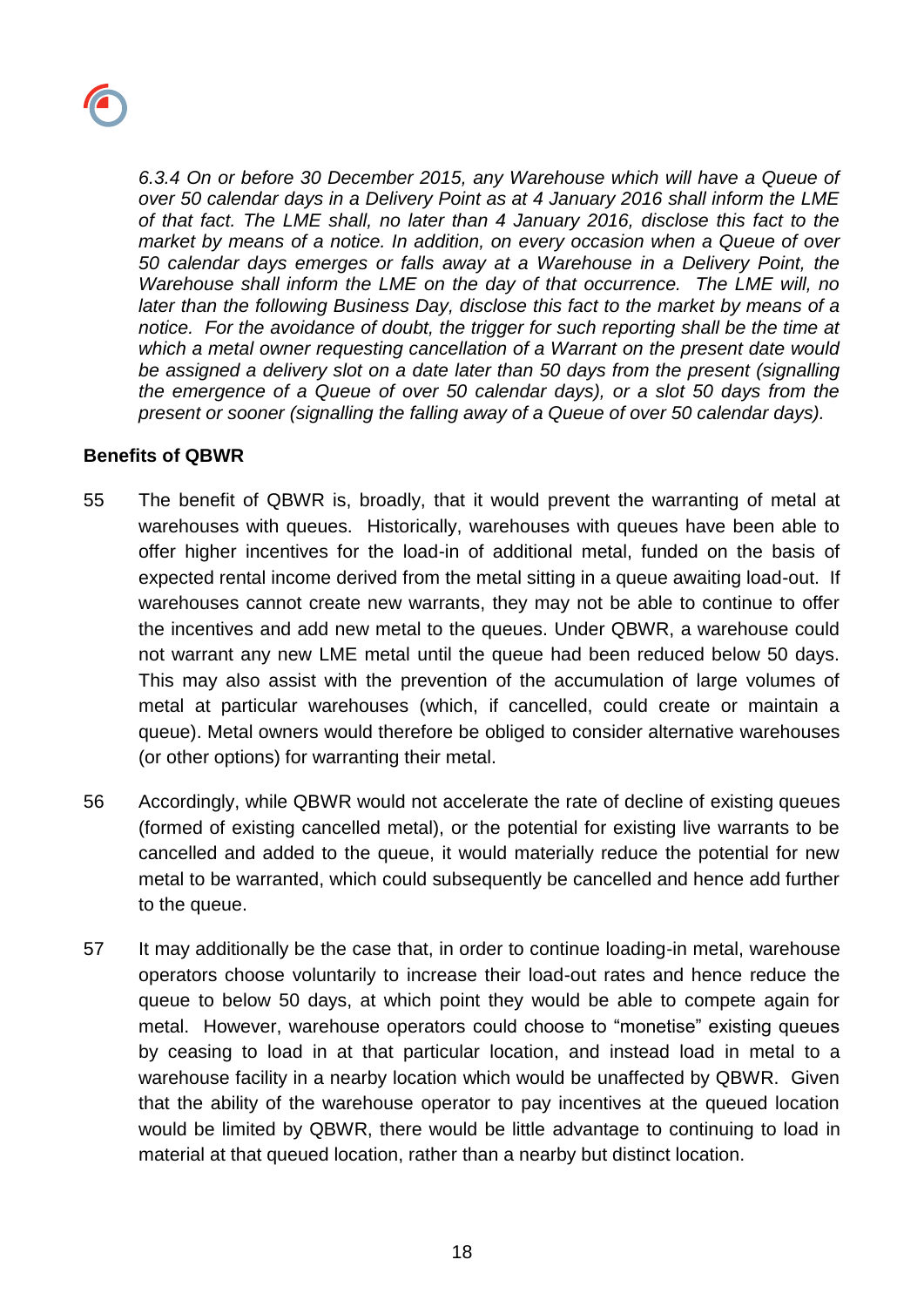

### **Potential Issues in respect of QBWR**

- 58 Issues that could be raised regarding QBWR include the following:
	- a. It might be argued that significant further action of this magnitude is not required to reduce the incentivisation of the load-in of metals to warehouses with queues. The LME understands that, in anticipation of LILO, queued warehouses have materially reduced the incentives paid to attract metal, given that LILO makes it less economical to load in large quantities of metal, since load-out requirements would increase in tandem. Indeed, in the case of one Affected Warehouse, load-in has broadly ceased altogether, in which case QBWR would not cause the queue to fall at any faster rate than presently.
	- b. QBWR would not cause currently-embedded queues to fall any more quickly than would occur under LILO (including the proposed amendment thereto), because existing metal (cancelled in queues, or uncancelled with potential to augment the queue once cancelled) is not affected by QBWR. Accordingly, the effect is one of disincentivising the accumulation of further metal, which – while it may prevent the lengthening of the queue – does not reduce the existing queue any more quickly. Accordingly, the rate of price convergence via the removal of the queue-based element of premiums is not affected. Indeed, QBWR might even slow the rate of delivery out of metal from warehouses with queues (in comparison to the rate of delivery out which would be achieved under LILO), because LILO requires metal to be delivered in, in order to increase the rate of delivery out. As set out above, QBWR could in theory be implemented in conjunction with LORI.
	- c. QBWR would impose a potentially significant burden on market participants looking to deliver metal in settlement of short positions. At present, short position holders will often position metal at or near a warehouse prior to the prompt date, and warrant just in advance of the delivery date. Under QBWR, there would exist a danger that, shortly before the prompt date, the intended warehouse develops a queue (which, for the avoidance of doubt, could occur at any warehouse if a large quantity of metal were to be cancelled) – and, through no fault of the short position holder, that participant would be unable to warrant the metal for settlement. The ten-day "grace period" embedded into the rule is designed to avoid the worst-case scenario of settlement failure (which would occur if the short position holder were unable to transfer the metal to another warehouse for re-warranting in time for delivery, or procure a different warrant), but there would still exist a frictional cost to the short position holder in effecting a movement of metal in this timeframe.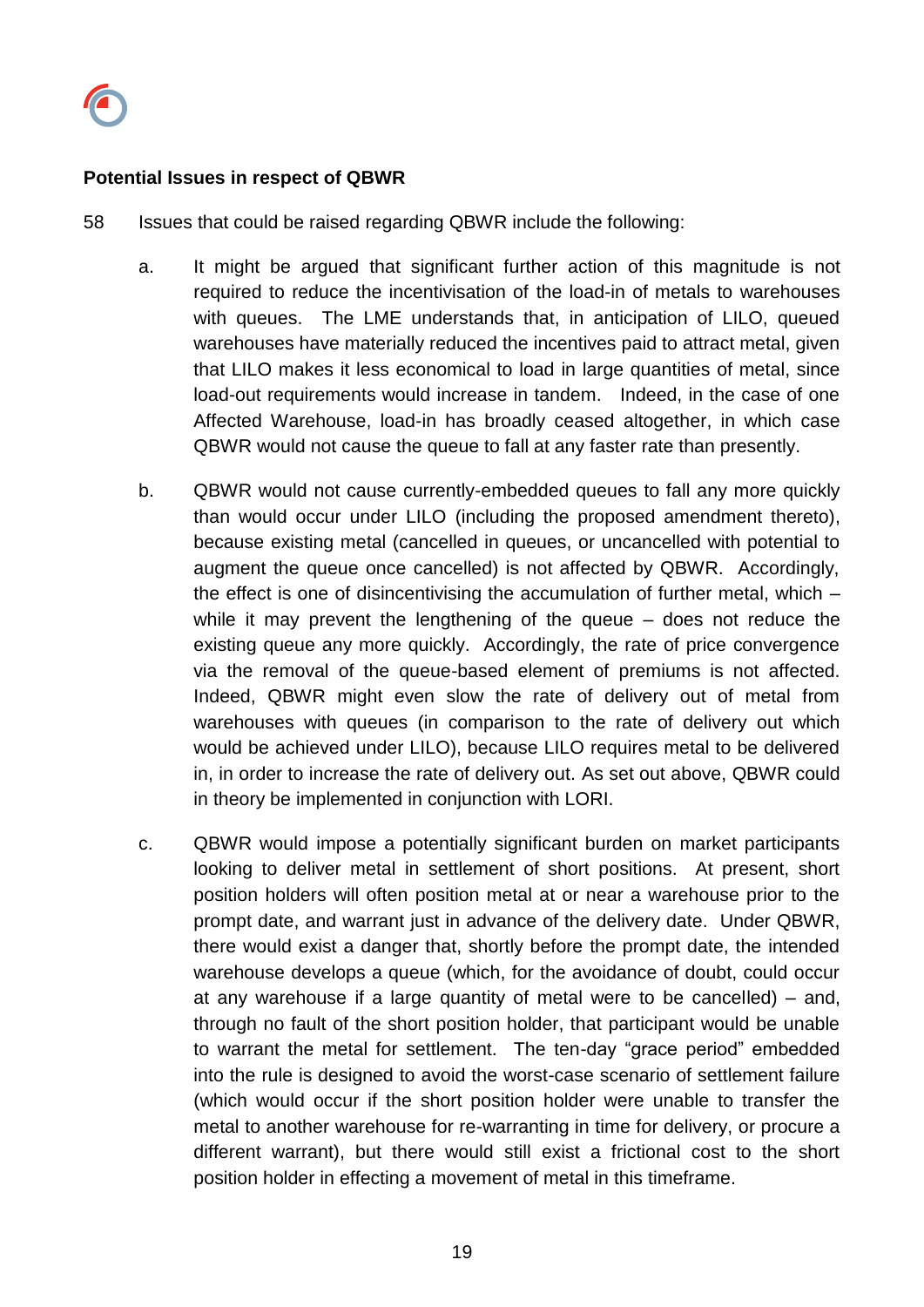

d. QBWR would not absolutely prevent the creation of new queues. A warehouse operator looking to create a queue would be able to incentivise large amounts of uncancelled metal into the warehouse (with no queue) – all of this metal would be eligible for delivery as it would have entered the warehouse at a time when a queue did not exist. Once warrantholders started to sell their warrants and the new owners cancelled the metal, a queue would then accumulate. However, the LME believes that its powers to take action against abusive incentives would allow this situation to be addressed, even if such a scenario were theoretically possible under QBWR. In addition, the LME notes that, if QBRC or FQLC were implemented in conjunction with QBWR, the negative effects of the accumulation of the queue could be mitigated and/or the length of the queue controlled.

### **Key parameters in respect of QBWR**

- 59 In the example above:
	- a. 1 January 2016 has been notionally chosen as the start date of QBWR, in order to allow time for appropriate consultation and market notice as to its introduction.
	- b. 50 calendar days has been chosen as the queue threshold at which a warehouse may no longer accept metal for warranting so that it is aligned with the 50 day queue threshold under the LILO Rule. The reasoning is similar to that of the LILO Rule, namely the distinction between operational and structural queues. Queues over 50 days are viewed by the LME as structural, and so are precisely the queues which are designed to be targeted most vigorously by QBWR, as well as by the LILO Rule.
	- c. A 10 business day "grace period" has been chosen between the announcement to the market that a queue has accumulated at a warehouse, and the point at which metal can no longer be loaded-in. This time period has been chosen in order to provide metal owners planning to warrant metal at a particular warehouse for settlement with appropriate notice of that warehouse no longer being available for such warranting.

# **Discussion Point 3: Do you have any comments or feedback on the QBWR Discussion Item?**

### **D. THE MODIFICATION TO THE SELLER'S OPTION ("MSO") DISCUSSION ITEM**

60 An alternative to QBWR would be a modification to the seller's option, such that metal placed on warrant at a warehouse with a queue after a certain date in the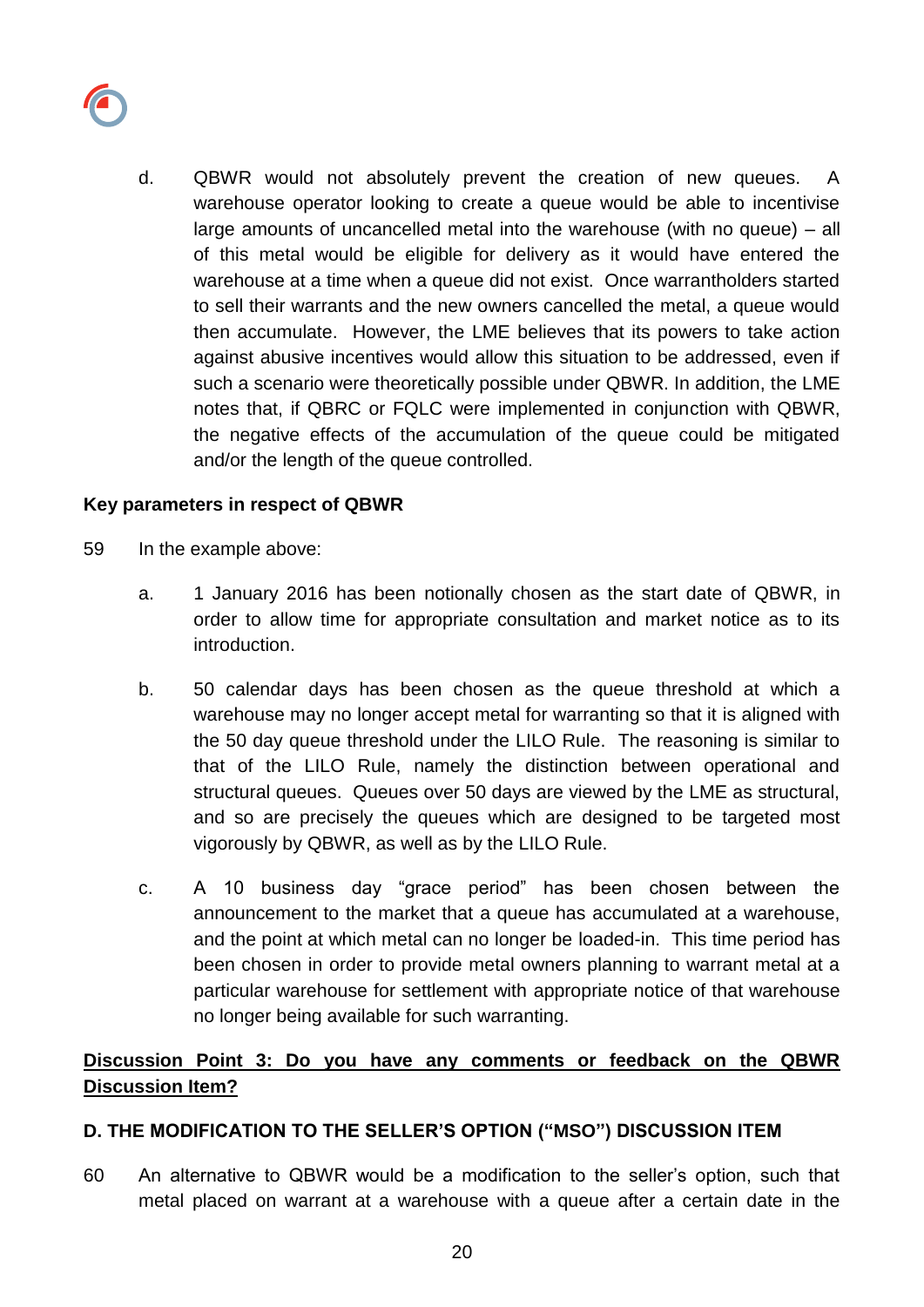

future may not be used in settlement of LME contracts until the queue has fallen below a queue threshold.

#### **Construction of MSO**

61 MSO could take the form of the addition of a new Part 6C of the LME Rulebook as follows:

*Special Contract Rules for Metal in Queues*

*This Special Contract Rule shall apply only in respect of metal placed on Warrant after 1 January 2016. Metal placed on Warrant with a Warehouse Company in a particular Delivery Point at any time between (both dates inclusive):*

*(i) the eleventh Business Day following the publication of a Notice by the LME that a Queue of over 50 calendar days exists at that Warehouse Company in that Delivery Point for the withdrawal of that metal, and* 

*(ii) the Business Day following the day of the publication of a Notice by the LME that such Queue had fallen to or below 50 calendar days*

*may not be used in settlement of a Contract until such time as the Queue at the Warehouse Company in the Delivery Point has fallen to or below 50 calendar days.* 

*For the avoidance of doubt, once the Queue has fallen to or below 50 calendar days in respect of a particular metal at a particular Warehouse Company in a particular Delivery Point, all of that particular metal warranted by that particular Warehouse Company in that particular Delivery Point prior to such time shall become eligible for settlement of a Contract, even if a Queue of over 50 calendar days subsequently reemerges. If metal is re-warranted, the applicable date shall be the date on which the metal was originally warranted.*

In order to support Rule 6C, the following defined terms could be added to Part 1 of the Rulebook:

*"Queue" means circumstances where load-out requests cannot be serviced immediately by a Warehouse Company, measured by the number of calendar days a metal owner cancelling a Warrant today must wait for a scheduled delivery slot;*

*"Warehouse Company" means a warehouse company which has entered into the relevant agreement with the Exchange and been accepted as such by the Exchange;*

As with QBWR, a new Clause 6.3.4 could be added to the Warehouse Agreement:

*6.3.4 On or before 30 December 2015, any Warehouse which will have a Queue of over 50 calendar days in a Delivery Point as at 4 January 2016 shall inform the LME of that fact. The LME shall, no later than 4 January 2016, disclose this fact to the market by means of a notice. In addition, on every occasion when a Queue of over*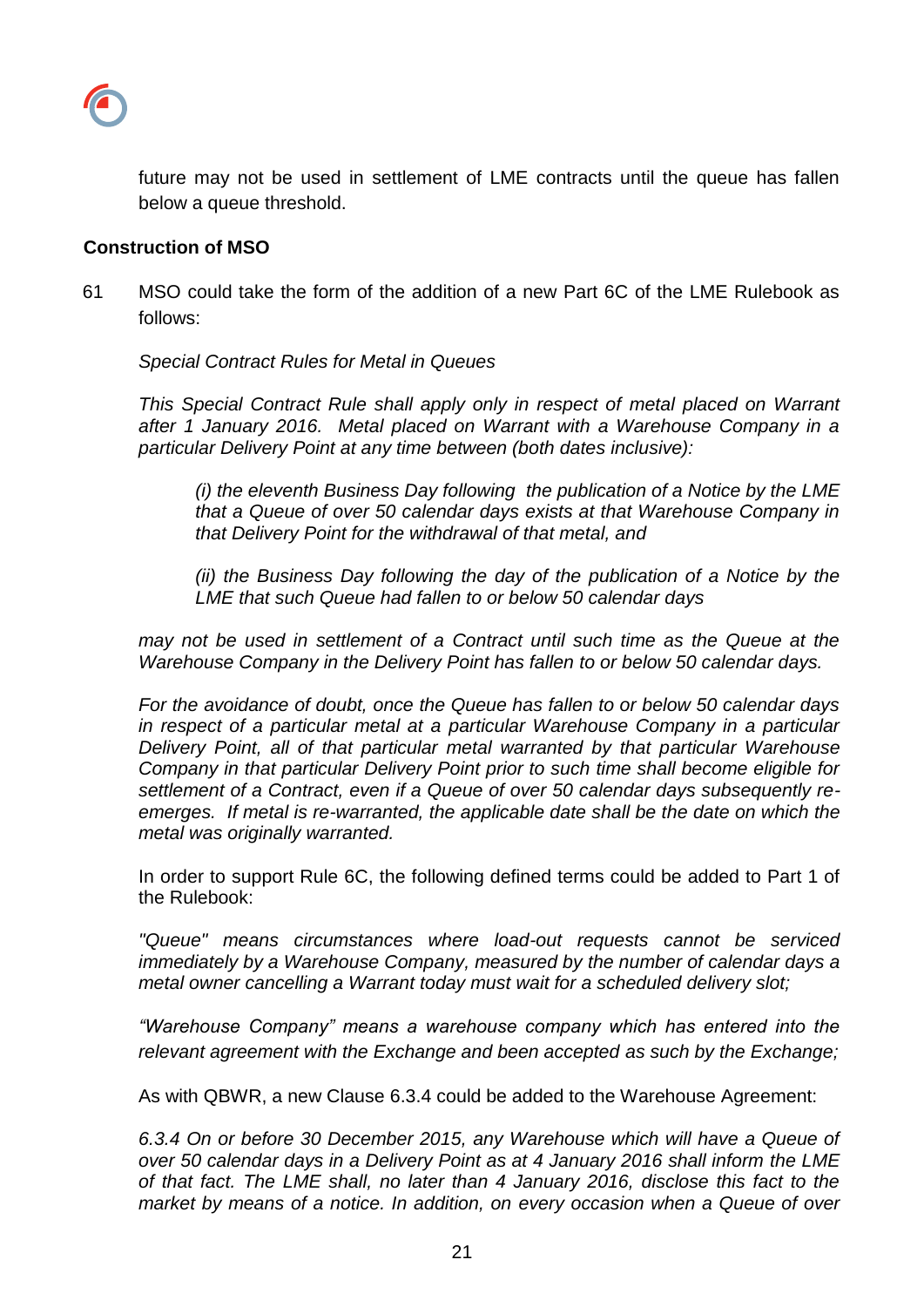

*50 calendar days emerges or falls away at a Warehouse in a Delivery Point, the Warehouse shall inform the LME on the day of that occurrence. The LME will, no later than the following Business Day, disclose this fact to the market by means of a notice. For the avoidance of doubt, the trigger for such reporting shall be the time at which a metal owner requesting cancellation of a Warrant on the present date would be assigned a delivery slot on a date later than 50 days from the present (signalling the emergence of a Queue of over 50 calendar days), or a slot 50 days from the present or sooner (signalling the falling away of a Queue of over 50 calendar days).*

62 It is anticipated that provision would be made in the LMEsword system, and the LMEsword Regulations, for the endorsement of warrants which would not be eligible for delivery as a result of MSO. Short position holders would be unable to provide warrants thus endorsed in the contract settlement process.

#### **Benefits of MSO**

- 63 The benefits of MSO are broadly comparable to QBWR, as set out above. If market participants cannot settle LME contracts using warrants held in a warehouse with a queue, the outcome is likely to be that material would not be put on warrant at such warehouses.
- 64 It is worth noting that the seller's option delivery model of the LME<sup>7</sup> typically leads to the least-valuable warrant being delivered to settle an LME contract. In a situation where embedded queues are present at certain warehouses, the least valuable warrant will generally be at one of those warehouses. This frequently leads to the buyer receiving warrants held at warehouses with embedded queues. Therefore, it is arguable that the seller's option model potentially encourages the development and maintenance of queues.

#### **Potential Issues in respect of MSO**

65 The market concerns in respect of MSO are broadly comparable to QBWR, save that MSO enjoins market participants in the regulation of queues at warehouses.

#### **Key parameters in respect of MSO**

l

66 The key parameters in respect of MSO are broadly comparable to QBWR.

# **Discussion Point 4: Do you have any comments or feedback on the MSO Discussion Item?**

 $^7$  i.e. that the seller, rather than the buyer, chooses which warrant he will use to fulfil his delivery obligation.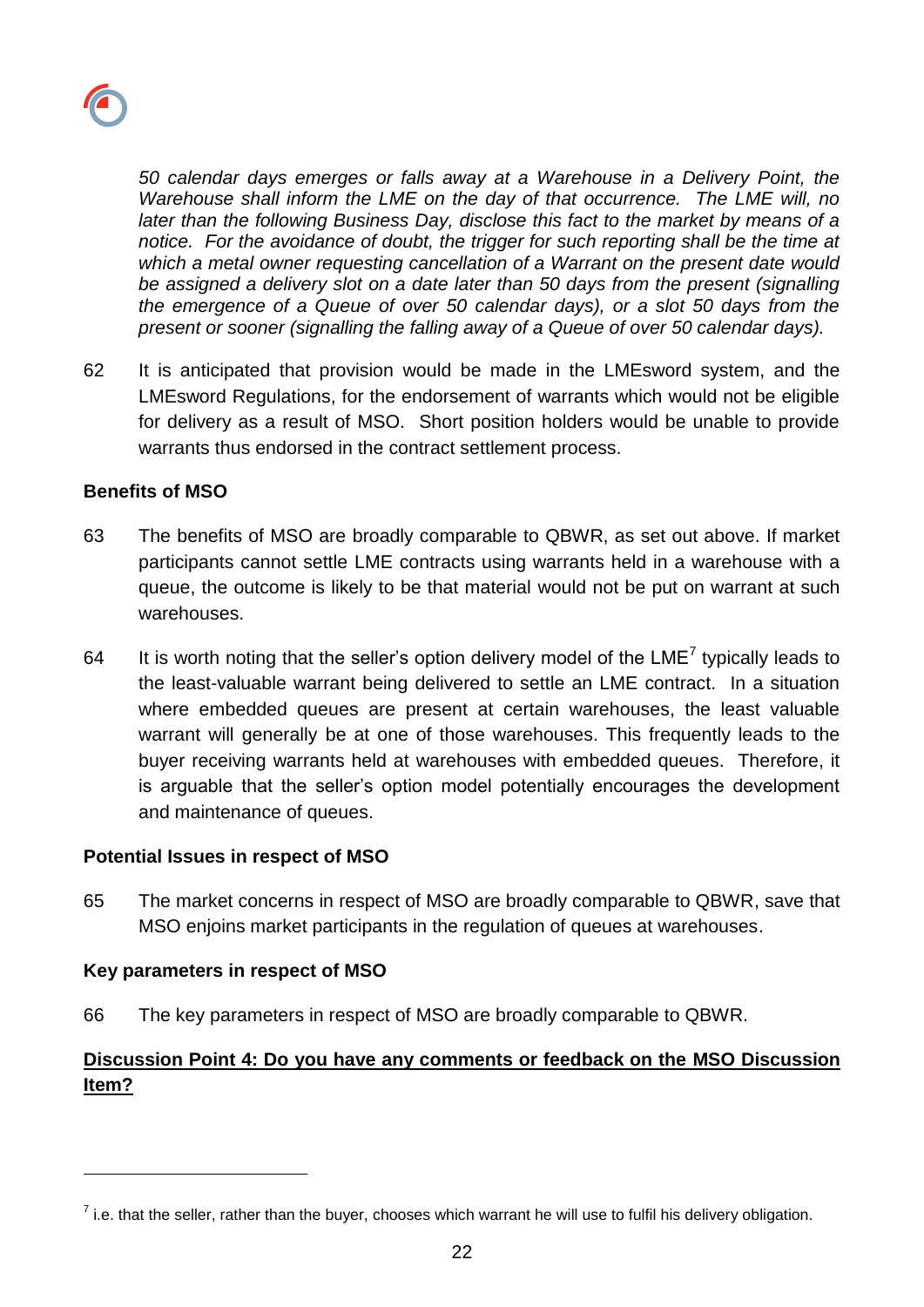

# **E. THE FUTURE QUEUE-LENGTH CONTROL ("FQLC") DISCUSSION ITEM**

- 67 It could be possible to set a performance obligation on warehouses to deliver out metal within a certain number of days, without an accompanying cap on rents, i.e., future queue-length control ("FQLC"). FQLC would only apply to new metal loaded-in to warehouses.
- 68 This section sets out how FQLC might work in theory, and explains the LME's view on relevant factors.

### **Construction of FQLC**

- 69 FQLC could operate by having a date, say 1 April 2018 (the "FQLC Initiation Date"), after which warehouses would be subject to an overarching performance obligation, in respect of metal which was originally warranted on or after 1 April 2016 (the "New Metal Date"). Metal warranted after the New Metal Date would be "New Metal". The performance obligation would require New Metal to be loaded-out within 50 calendar days of cancellation (the "FQLC Performance Obligation"). If the FQLC Performance Obligation is not met, the Warehouse would face potential sanction under the Warehouse Agreement in accordance with the Disciplinary Procedures which form part of the Warehouse Agreement.
- 70 Metal which has been cancelled and then re-warranted would be regarded, for the purposes of FQLC, as having been originally warranted on the date it was first loaded-in to the warehouse, not the date on which it was re-warranted.
- 71 This requirement would run in parallel with the existing requirements (daily load-out, nickel and tin, cobalt, molybdenum, steel billet, non-dominant and LILO, as well as the aluminium alloy rule – together the "Pre-FQLC Daily Load-Out Requirement"). Accordingly, a Warehouse would be required to continue to respect the Pre-FQLC Daily Load-Out Requirement. However, to the extent that the Pre-FQLC Daily Load-Out Requirement is insufficient to ensure that metal owners receive metal within 50 calendar days, then the Warehouse would need to schedule additional load-out to ensure load-out within such timeframe in order to meet the FQLC Performance Obligation.
- 72 Warehouses would continue to be required to respect cancellation time priority, regardless of the age of the metal in the queue. Accordingly, it would not be permissible for a Warehouse to accelerate the load out of New Metal ahead of non-New Metal in order to avoid sanction.
- 73 Under the Warehouse Agreement, Warehouses are required to expedite load-out at the minimum rates published from time to time by the Exchange. Failure by a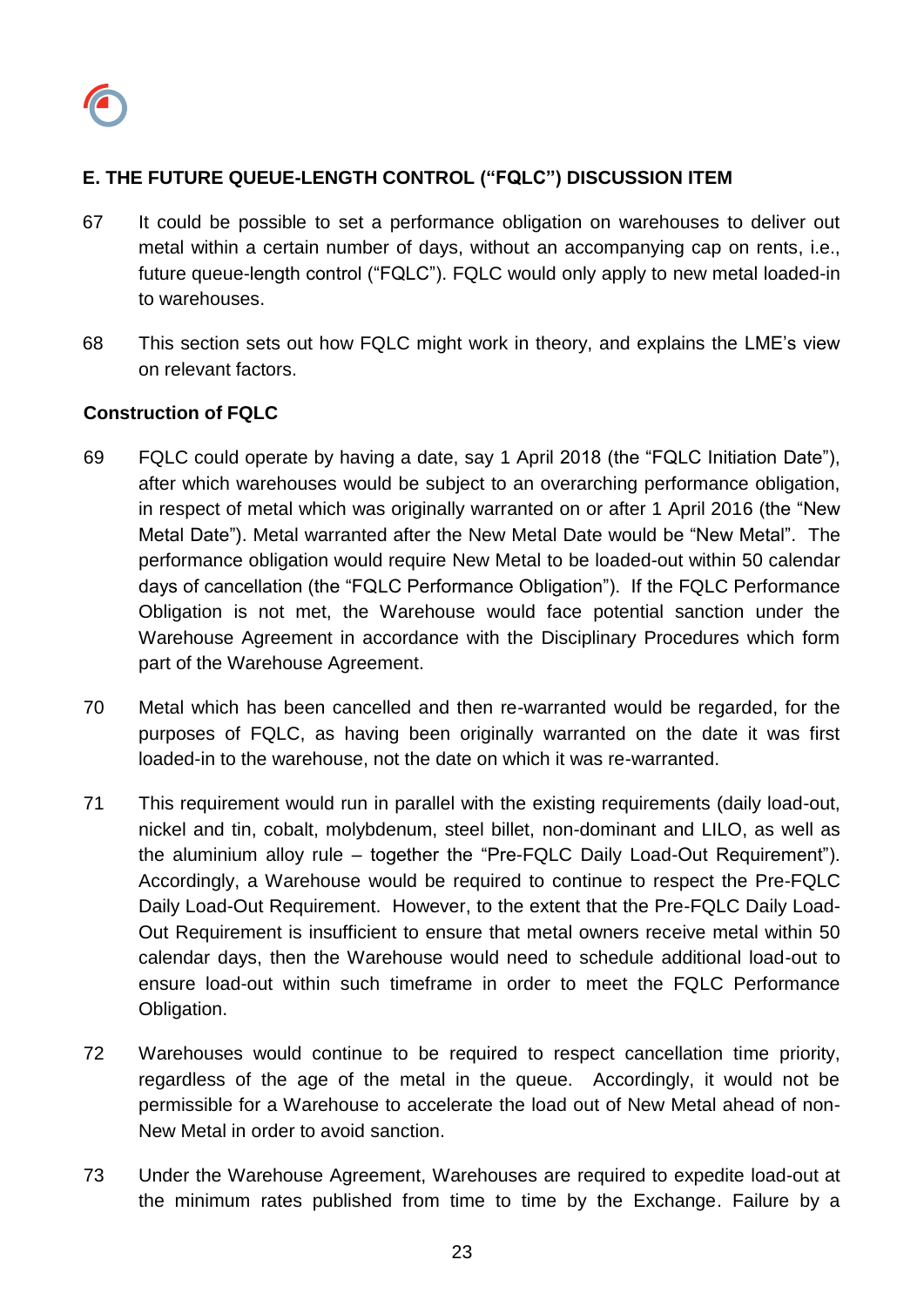

Warehouse to comply with the Warehouse Agreement may result in disciplinary action against it by the LME. Therefore if a Warehouse fails to meet the FQLC Performance Obligation, then the LME may bring a disciplinary action against it. If a disciplinary committee convened under the Disciplinary Procedures finds that the Warehouse has committed an act of misconduct, then it has the power to impose the following sanctions:

- a. a warning or reprimand;
- b. a fine;
- c. a requirement to comply with such terms and conditions as appropriate;
- d. the withdrawal, either temporarily or permanently, of listed warehouse status; and/or
- e. such other penalty as the disciplinary committee shall think fit, including a fine or other sanction unless the Warehouse remedies a default within a given period.
- 74 FQLC would operate in parallel with the LME's other powers under the Warehouse Agreement, including Clause 9.3. In particular, it would theoretically be possible, even under an FQLC model, for a warehouse to incentivise metal into storage, announce a very large increase in daily rents in the annual rent cycle, and then extract a significant profit even from a 50 calendar day queue. However, this would be indicative of the warehouse engaging in behaviour which has the effect of creating or maintaining a queue, and/or which has led to market manipulation or distortion, or otherwise creating or maintaining a disorderly market. Therefore the LME could exercise its powers to impose additional load-out requirements and/or take disciplinary action.
- 75 The FQLC Rule would contain a right for the LME Special Committee to modify or waive the FQLC Performance Obligation for such period as it considers necessary in order to prevent the development or likely development of an undesirable situation which in its opinion has affected or is likely to affect the market.
- 76 As stated above, FQLC would only apply to New Metal. The LME does not think it would be possible to apply FQLC to existing metal in warehouses, as this would place an unreasonable burden on warehouses with large existing stocks of metal. It is unlikely that such warehouses would have the capacity to load out such large stocks of metal within 50 days.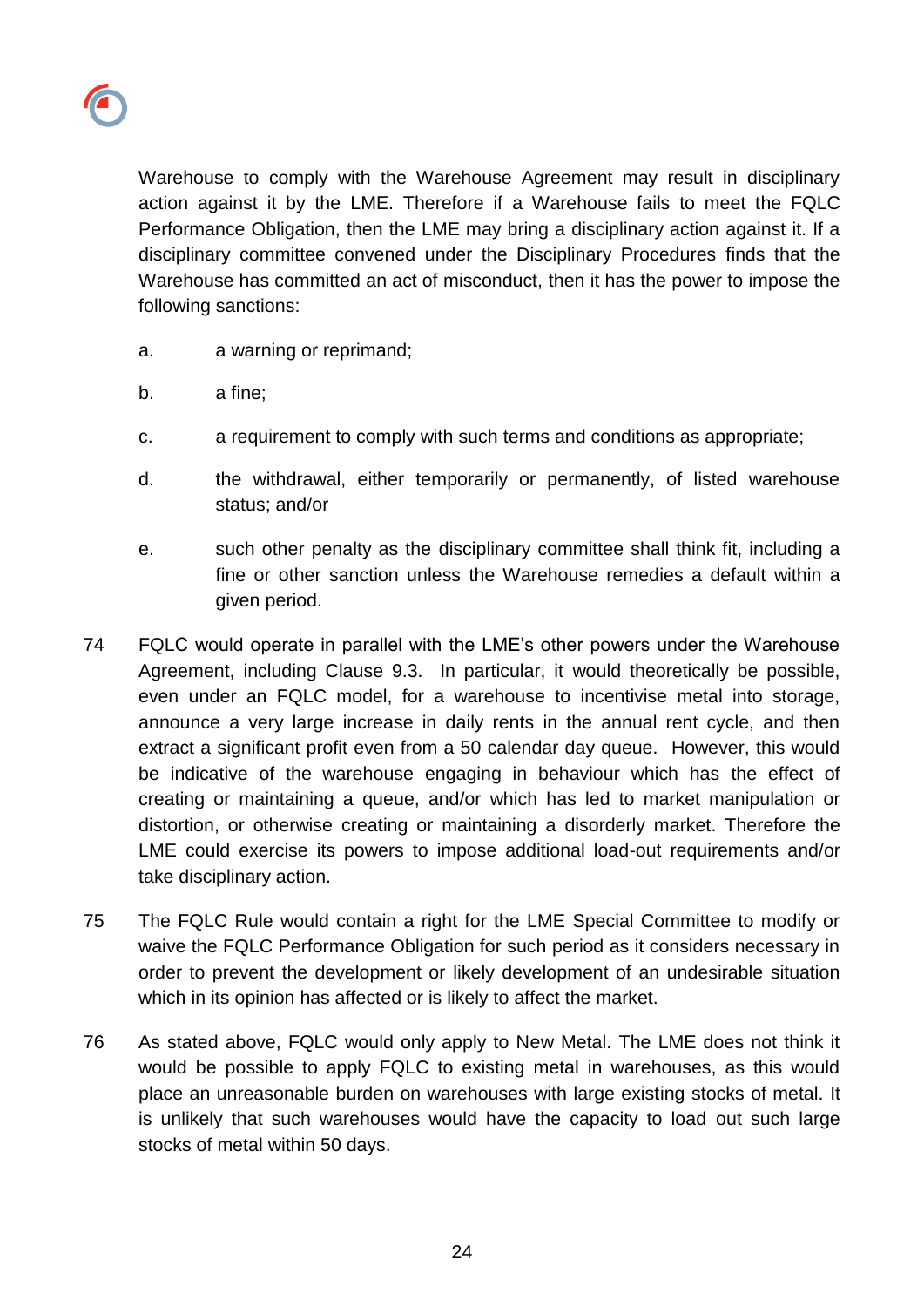

### **Benefits of FQLC**

- 77 The benefit of FQLC in relation to warehouses that come into operation on or after the FQLC Initiation Date is that all metal would be subject to the FQLC Rule. Accordingly, all warrantholders would be protected by the FQLC Rule, and warrantholders would receive their metal within 50 days, failing which the relevant warehouse might be subject to disciplinary proceedings.
- 78 In the case of a pre-existing warehouse, it is possible that non-New Metal remains in the Warehouse on the FQLC Initiation Date, and this metal would not be protected by the FQLC Rule. However, in this case, the FQLC Rule would be more incremental – as New Metal is loaded-in and older metal is loaded-out, then the balance of metal in the Warehouse would shift towards New Metal, and hence eligible for the protections afforded by the FQLC Performance Obligation. As such, FQLC could disincentivise the creation of new queues.

#### **Potential Issues in respect of FQLC**

- 79  $FQLC$  would not have any effect on existing queues<sup>8</sup>. As such, FQLC could only be a forward-looking complement to LILO (including the proposed amendment thereto) and other rules designed to address queues.
- 80 In order to be able to comply with the load-out obligation under FQLC, it is reasonably foreseeable that warehouse operators may restrict the amount of metal that can be loaded-in to any given location, such that total stock does not exceed the level which can be fully loaded-out within 50 days. Accordingly, and particularly in the event of a future economic event resulting in large-scale demand for metal loadin to warehouses (as observed in 2008), the market should expect that warehouses would not be as willing to take in metal as has previously been the case.
- 81 To the extent that FQLC may increase warehouse operators' performance obligations, they may seek to compensate by increasing rent and FoT charges (this may be mitigated by CC, if introduced).

#### **Key parameters in respect of FQLC**

82 In the example above:

l

a. 1 April 2018 has been identified as the FQLC Initiation Date because, on the basis of the LME's modelling, the LILO Rule (including the proposed

 $8$  As set out above, the LME does not think it would be possible to apply FQLC to existing metal in warehouses, as this would place an unreasonable burden on warehouses with large existing stocks of metal.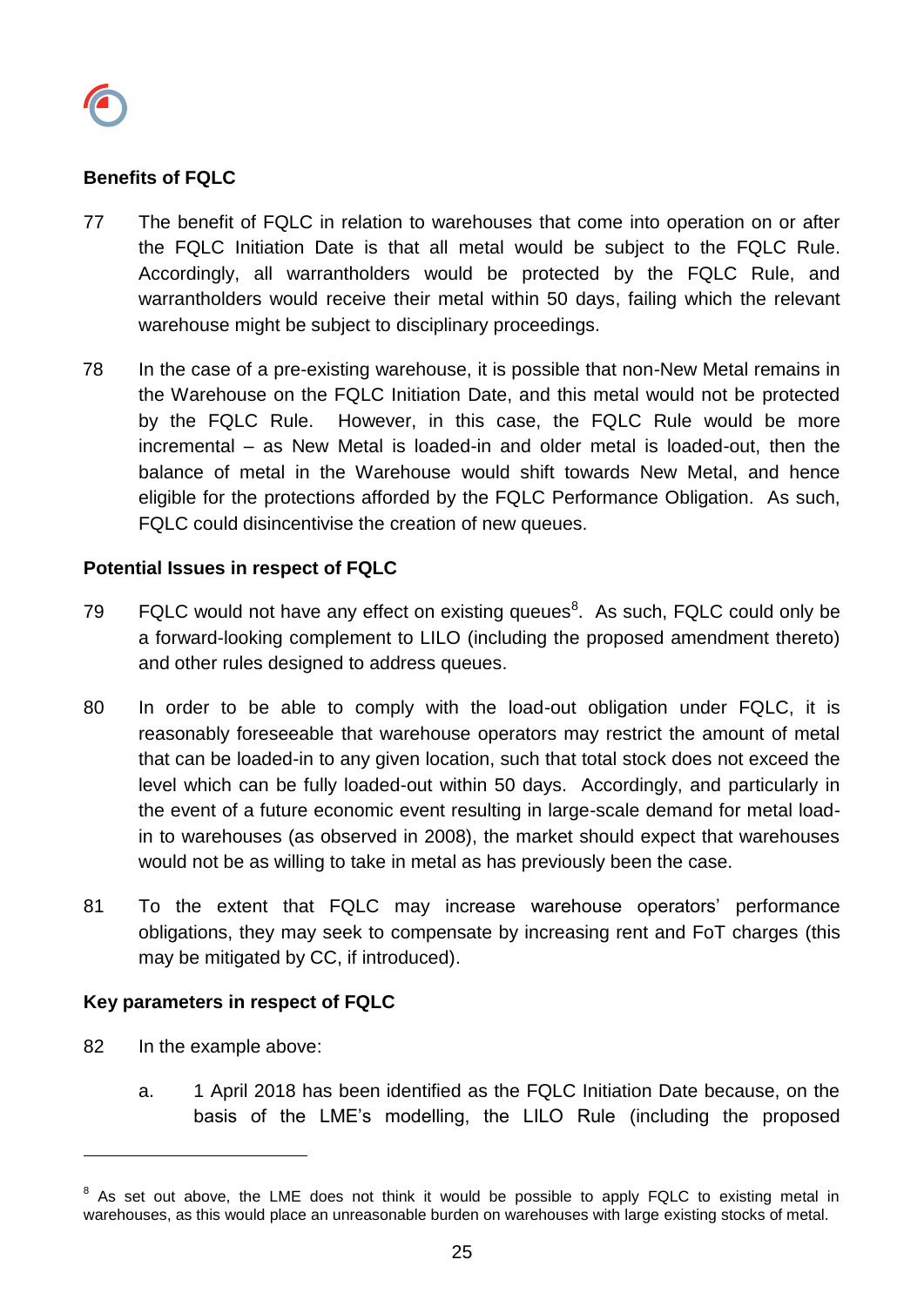

amendment thereto) would be expected to have reduced queues to under the 50 day Queue Threshold by that date. However, the LME will keep this date under review given that the amendment to the decay factor proposed in the current consultation may accelerate the rate of queue decay. This is an important issue because, if such queues were still in existence, the requirement for cancellation time priority would make it more difficult for warehouses to meet the FQLC Performance Obligation in respect of New Metal, as non-New Metal may sit in front of New Metal in a queue.

- b. The New Metal date has been identified in order to provide sufficient visibility to warehouse operators in respect of the obligations which would attach to the load-in of New Metal. In particular, certain warehouse operators may have entered into forward agreements to load in metal, and it is hence appropriate to provide a sufficient period of time to ensure that warehouse load-in is on the basis of a full understanding of the prevailing performance obligations.
- c. It is thought that the FQLC Performance Obligation could be set at 50 days. It is thereby aligned with the 50 day Queue Threshold under the LILO Rule. Queues over 50 days are viewed by the LME as structural, and ones that are therefore to be targeted most vigorously.

# **Discussion Point 5: Do you have any comments or feedback on the FQLC Discussion Item?**

## **F. THE WARRANTHOLDER BEHAVIOUR DISCUSSION ITEM**

83 As stated in the 2013 Consultation Report, it is possible that warrantholder behaviour could contribute to the creation and / or elongation of queues at warehouses. This could occur by the cancellation and scheduling for load-out in a short period of very large stocks of metal held at one particular warehouse in one particular location. The LME has considered a mechanism aimed at addressing this.

#### **Construction of WB**

84 A provision could be added to the warehouse agreement as clause 1.5.3 as follows, which could come into effect on 1 January 2016:

*1.5.3 A Warehouse may not accept and schedule one or more requests for load-out from an owner of metal, or two or more owners of metal acting in concert, for more than 100,000 tonnes of metal in any given location at any given time. In addition, in the event that a Warehouse receives one or more requests for load-out of metal cumulatively totalling more than 75,000 tonnes in any given location at any given time from an owner of metal, or two or more owners of metal acting in concert, the*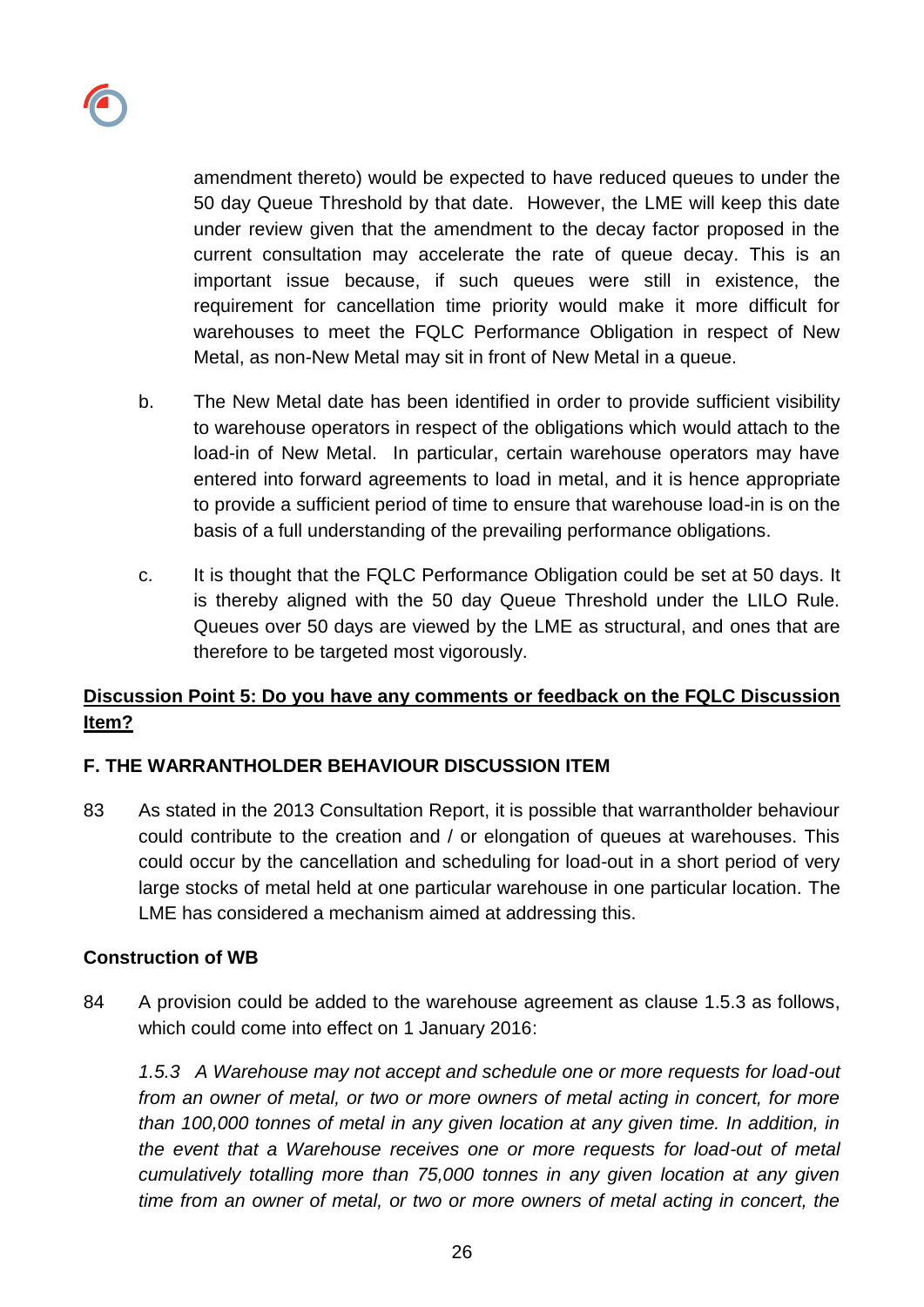

*Warehouse may not accept and schedule any further requests for load-out from the party or parties making the request for at least 30 days. The Warehouse shall report any requests for load-out in excess of the thresholds set out in this Clause 1.5.3 to the LME as soon as reasonably practicable. In the event that the Warehouse is uncertain about whether two or more owners of metal are acting in concert, it shall request further information from the parties concerned, and shall inform the LME that it has done so. The Warehouse may also request that the LME assist in obtaining further information, where one or more of the parties is an LME Member. For the avoidance of doubt, material re-warranted at the request of an owner of metal may be deducted from cancelled amounts for the purposes of the limits set out in this clause.*

- 85 This provision would propose a limit on the amount of metal which a warehouse could accept for cancellation and load-out by any one warrantholder, or any two or more warrantholders acting together, at any one time. For the purposes of the present discussion the figure for this limit is 100,000 tonnes (the "Cancellation Limit"). On the basis of the LME's reasonable calculations, the LME thinks that this level would be far in excess of the amount of material which could reasonably be required for any immediate purpose.
- 86 This provision additionally includes the introduction of a "cooling-off" period for any cancellations and load-out requests received by a warehouse from one or more warrantholders cumulatively totalling over 75,000 tonnes (the "Cooling Off Period Trigger"). In other words, once that limit is passed, the warehouse may not accept and schedule any further requests for load-out from the party or parties making the request for at least 30 days (the "Cooling Off Period").
- 87 The warehouse would report any requests for load-out in excess of the 100,000 and 75,000 tonne thresholds set out in Clause 1.5.3 to the LME as soon as reasonably practicable.
- 88 In the event that a warehouse is uncertain about whether two or more owners of metal are acting together, the warehouse might request further information from the parties concerned. In addition, the warehouse would be required to inform the LME that it has requested further information, in order to assist the LME Regulation & Compliance Department in monitoring the market. The LME Regulation & Compliance Department would also be able to assist warehouses in obtaining further information, where one or more of the parties is an LME Member, or to make its own enquiries as necessary.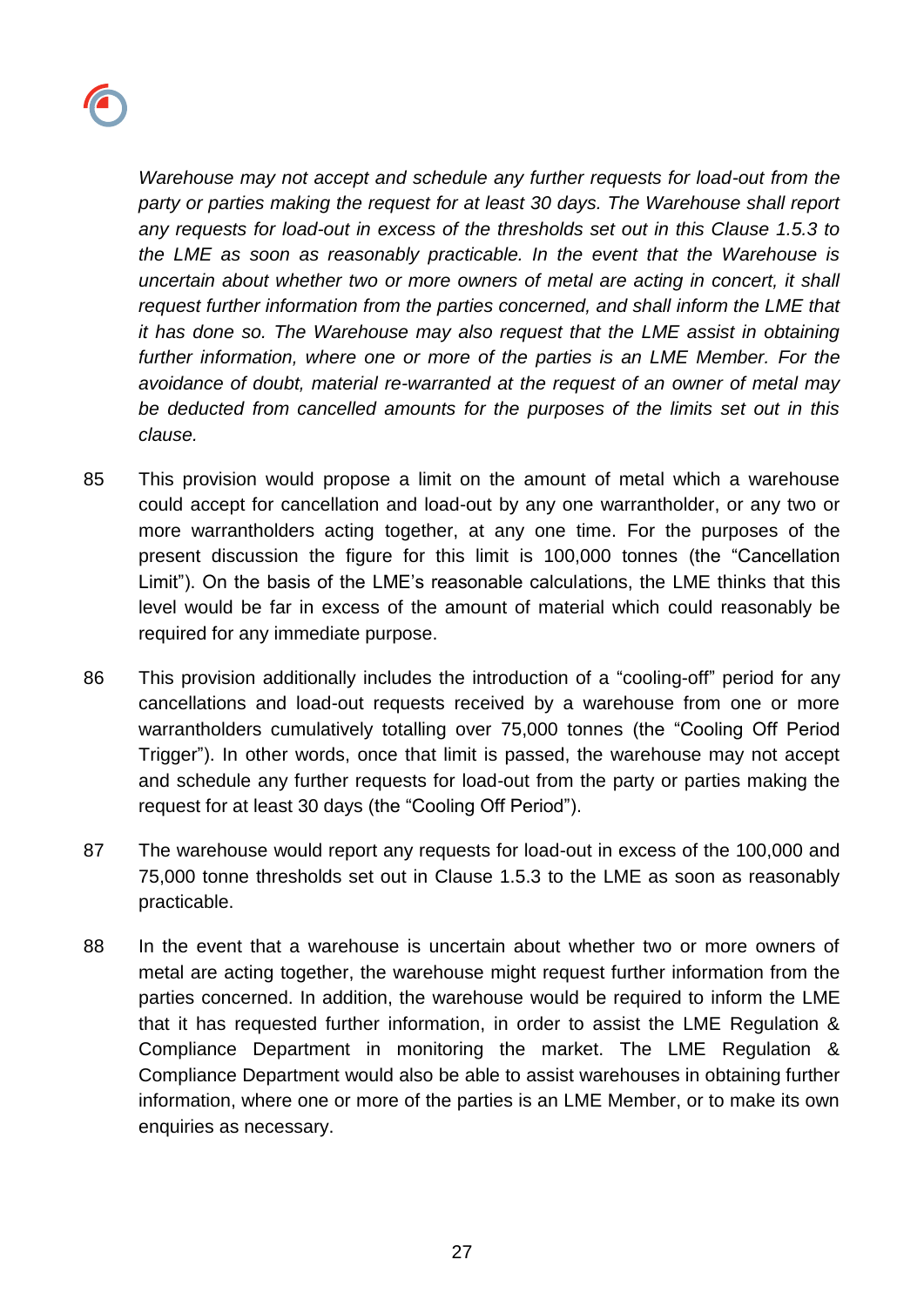

#### **Benefits of WB**

- 89 WB may help to prevent the future build-up of queues. As stated above, the cancellation and scheduling for load-out in a short period of very large stocks of metal held at one particular warehouse in one particular location could create "flash" queues, or prolong existing queues.
- 90 WB could provide some protection for warehouses, particularly if rules relating to QBRC or FQLC were to be implemented. In theory, if a warrantholder could accumulate large stocks of metal at one warehouse in one location, it could cancel those stocks and request load-out in one go, potentially creating load-out obligations on the warehouse which the warehouse could not fulfil within the specified timescale (for example, 50 days). A warrantholder could therefore in theory hold a warehouse operator to "ransom", demanding benefits (e.g. reduced rent and FOT, reduced rewarranting charges etc) in return for not cancelling all the metal, or for putting some back on warrant.
- 91 In addition, cancellations and requests for load-out of warrants on a very large scale arguably contribute to the market operating in a less orderly and efficient manner than is desirable. It is also difficult to see how cancellations and load-out of very large amounts of metal in one go would be necessary for any immediate purpose.

#### **Potential Issues in respect of WB**

- 92 WB might impact upon the market in the following ways:
	- a. WB may be perceived to constrain a warrantholder's ability to take delivery of metal as it sees fit. In particular, a warrantholder may wish to withdraw a large volume of material in order to move it to another storage facility so that it may benefit from what it considers to be more attractive terms relating to rent or FOT rates;
	- b. WB only addresses warrantholders acting together; it does not address a number of independent but contemporaneous or near-contemporaneous cancellations which could also create or prolong queues but where warrantholders are not acting together;
	- c. it may be difficult for a warehouse to identify when two or more warrantholders are acting together. Whilst a warehouse could request further information, there is a limit to how much due diligence a warehouse company could in fact perform, and a limit to the powers which it might have to request such further information. Changes could be required to the terms and conditions of a warehouse company in order to give the warehouse company enhanced rights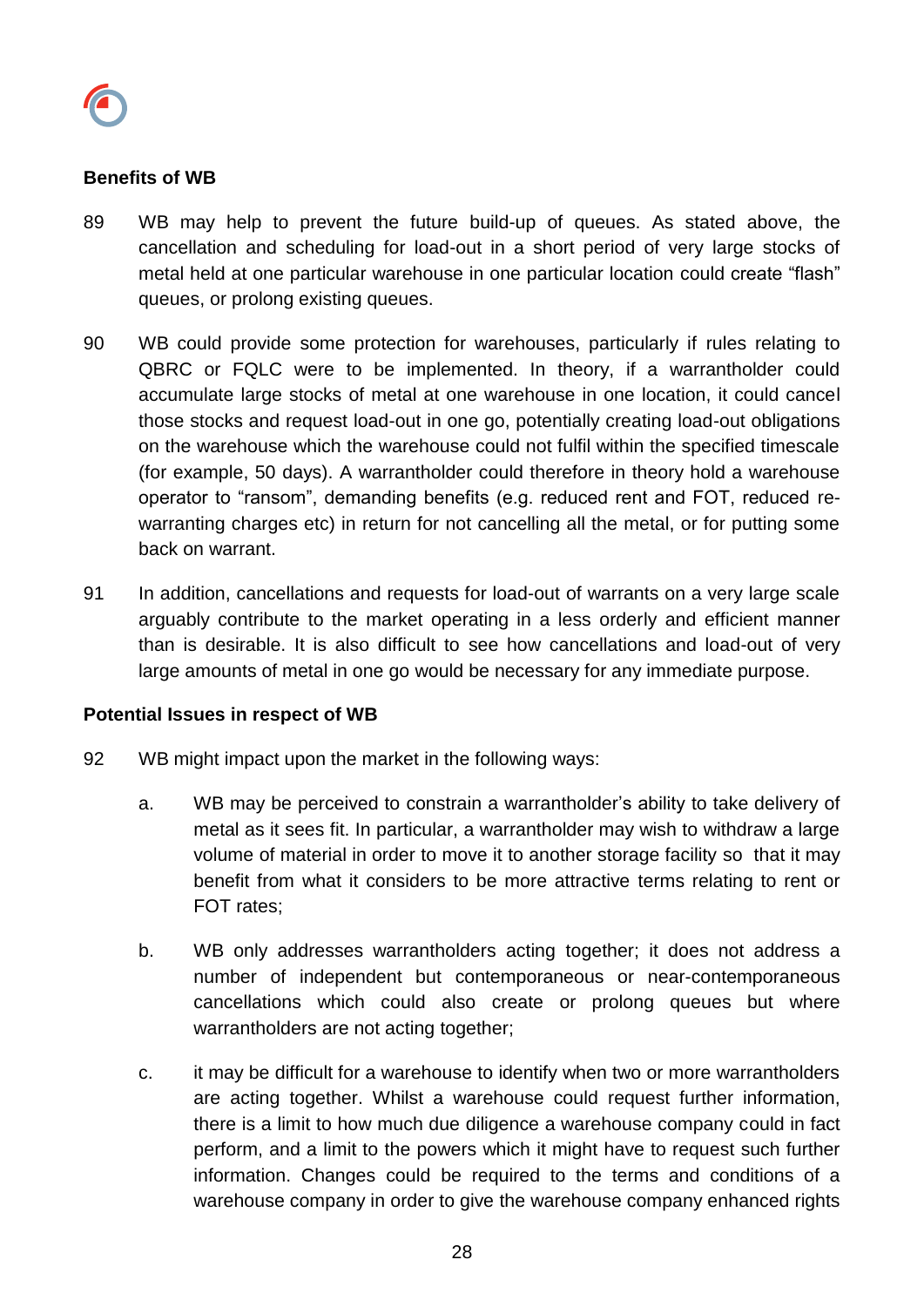

to request information to allow it to comply with the due diligence requirement; and

d. equally, it may be difficult for the LME to request further information from certain warrantholders. Whilst the LME has reasonably extensive powers to request information from LME Members, it does not have the same rights over non-LME Members, as it has no contractual relationship with such non-Members.

## **Key parameters in respect of WB**

- 93 In the example above:
	- a. The Cancellation Limit is 100,000 tonnes, and the Cooling Off Period Trigger is 75,000 tonnes. On the basis of the LME's reasonable calculations, these levels appear to be far in excess of the amount of material which could reasonably be required for any immediate purpose. However, looking at previous cancellations and data related to queues, these could be appropriate levels to assist in the prevention of future queue-accumulation.
	- b. The Cooling Off Period is 30 days. This would give sufficient time to deliver out material and reduce the effect of sudden cancellation (although the LME notes that 30 days would likely not be sufficient to reduce entirely a queue created by a cancellation of 100,000 tonnes).
	- c. 1 January 2016 has been notionally chosen as the start date of WB, in order to allow time for appropriate consultation and market notice as to its introduction.

# **Discussion Point 6: Do you have any comments or feedback on the WB Discussion Item?**

# **G. THE PROPORTIONATE INCREASE IN LOAD-OUT RATE ("PILOR") DISCUSSION ITEM**

94 A simple and effective method of ensuring that, in future, queues could not arise, would be to introduce a significant increase in load-out rate, proportionate to the stock held by a warehouse. Such a rule would not take effect until current queues had been reduced below the queue threshold.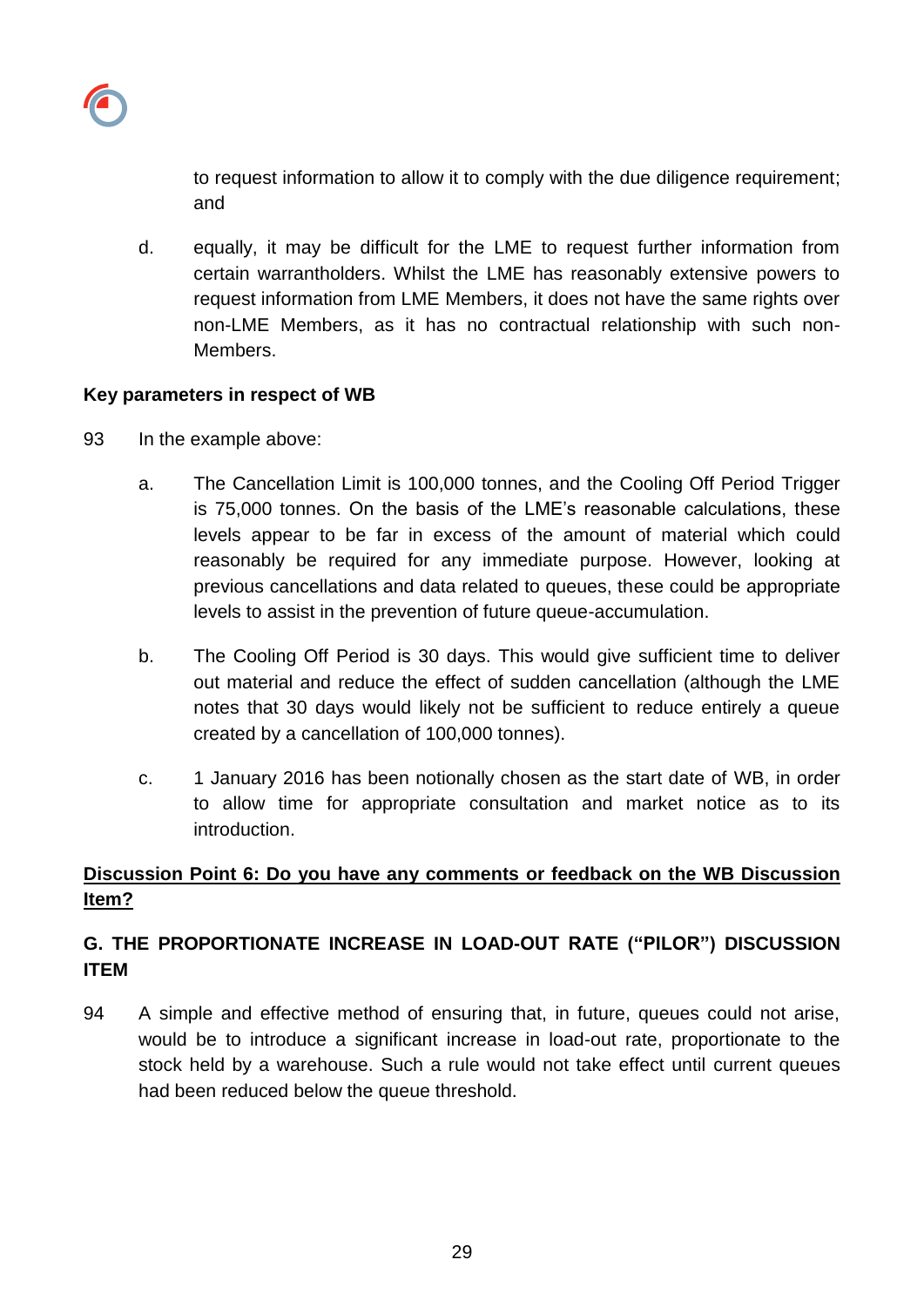

#### **Construction of PILOR**

95 The table below provides an example of a revised load-out rate based on a proportion of total stock (tonnes) which could be used in parallel with the LILO Rule (including the proposed amendment thereto).

| <b>Total stock (tonnes)</b> | Daily minimum load-out rate<br>(tonnes) |
|-----------------------------|-----------------------------------------|
| 100,000 to 199,999          | 2,000                                   |
| 200,000 to 299,999          | 3,000                                   |
| 300,000 to 399,999          | 4,000                                   |
| 400,000 to 499,999          | 5,000                                   |
| 500,000 to 599,999          | 6,000                                   |
| 600,000 to 699,999          | 7,000                                   |
| 700,000 to 799,999          | 8,000                                   |
| 800,000 to 899,999          | 9,000                                   |
| $900,000 +$                 | 10,000                                  |

- 96 The above table would replace the second table in Section C2 of the Policy on Approval of Warehouses (which would then take effect for DP Warehouses with stock over 100,000 tonnes). The other requirements relating to load out that are set out in that Section (including dominant metal, nickel, tin, RMC, cobalt, steel etc, together with the amendments in Notice 15/070 : A069 : W023) could also be reviewed. The revised requirements would take effect from 1 April 2018.
- 97 As with LORI, the LME acknowledges that there are potential logistical concerns associated with imposing a quantitative load-out increase on this scale. The LME notes that the proposed rates for PILOR are significantly higher than for LORI. The LME is therefore of the view that PILOR could only be implemented following an appropriate period so as to allow (a) warehouses to implement the necessary logistical changes and reduce their stock if necessary, and (b) LILO to reduce the queues below the queue threshold of 50 days.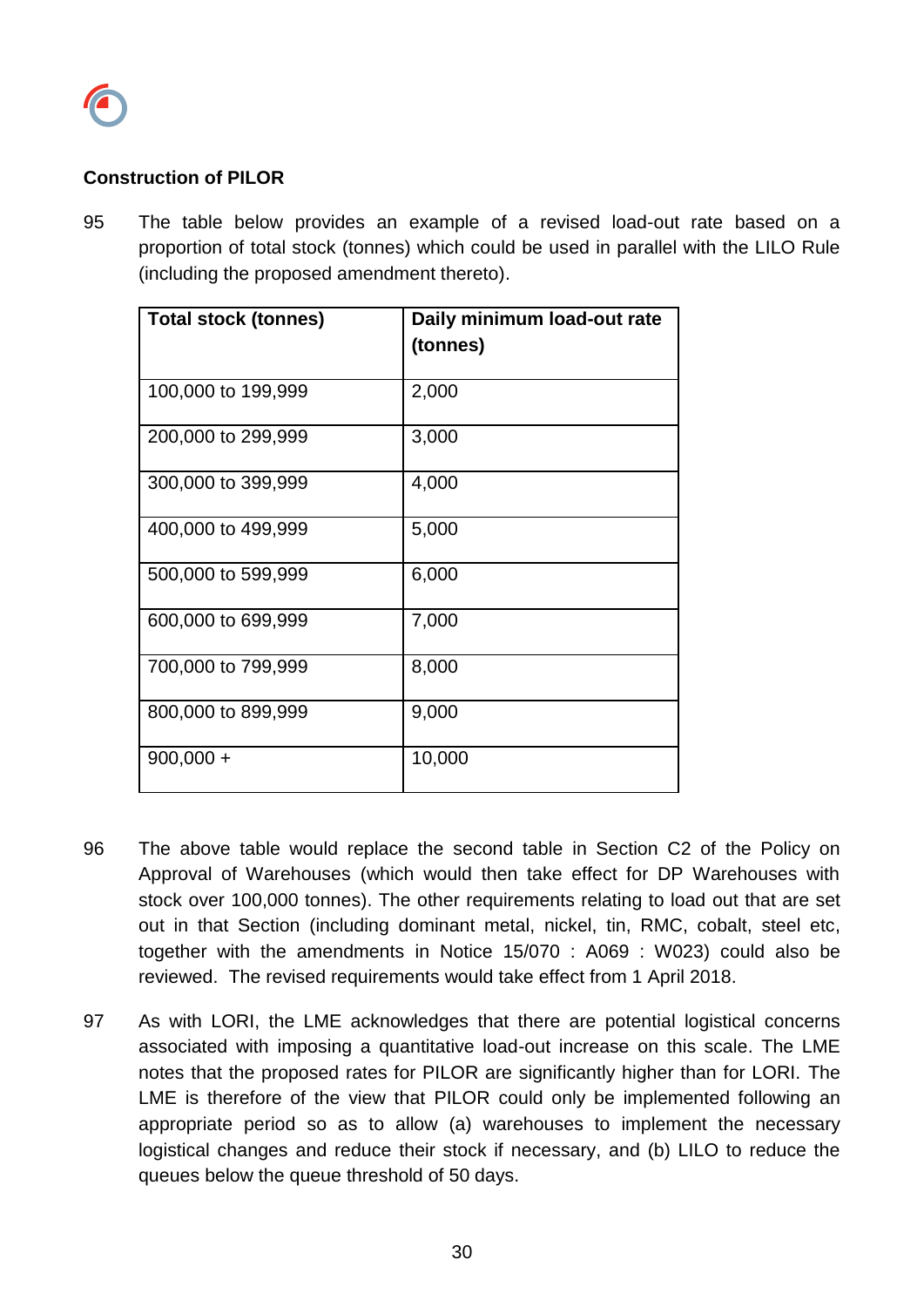

l

#### **Benefits of PILOR**

98 The benefits of PILOR are, broadly, that it would ensure that warrant holders receive their metal more expeditiously than currently. This would help to prevent the future build-up of queues and ensure the continued orderly functioning of the LME's market. PILOR would be straightforward to implement and to monitor, and would arguably give greater certainty to warehouses as to their load-out obligations than FQLC<sup>9</sup>. In addition, if introduced, PILOR would apply to all metal irrespective of when warranted, as any warehouse company would have sufficient notice to adjust their delivery-in schedules accordingly.

#### **Potential Issues in respect of PILOR**

- 99 Effectively the concerns for PILOR would be broadly similar to those for FQLC the increase would not have any effect on existing queues. As such, it could only be a forward-looking complement to LILO (including the proposed amendment thereto) and other rules designed to address queues.
- 100 As noted above, simple quantitative increases in load-out rates have up to now failed to reduce embedded queues. Furthermore, such measures may not address the features or functioning of LME's market and/or warehousing arrangements that may allow queues to form and/or to continue.
- 101 In order to be able to comply with the load-out obligation under this proposed rule, it is to be expected that warehouse operators may restrict the amount of metal that can be loaded-in to any given location due to concerns they would have in meeting the revised load-out rates. Accordingly, and particularly in the event of a future economic event resulting in large-scale demand for metal load-in to warehouses (as observed in 2008), the market should expect that warehouses would not be as willing to take-in metal as has previously been the case.
- 102 To the extent that PILOR may increase warehouse operators' performance obligations, it is reasonably foreseeable that they may seek to compensate by increasing rent and FoT charges, which action may be viewed negatively by metal owners.
- 103 It is also a concern that a higher load-out rate would result in a quicker dispersal of metal from warehouses into the marketplace. As such, there is the danger of releasing a larger quantity of historical overproduction into the global market, which may create a short term surplus of metal. This would have the effect of driving-down

 $^9$  Although note that FQLC and PILOR are not necessarily mutually exclusive.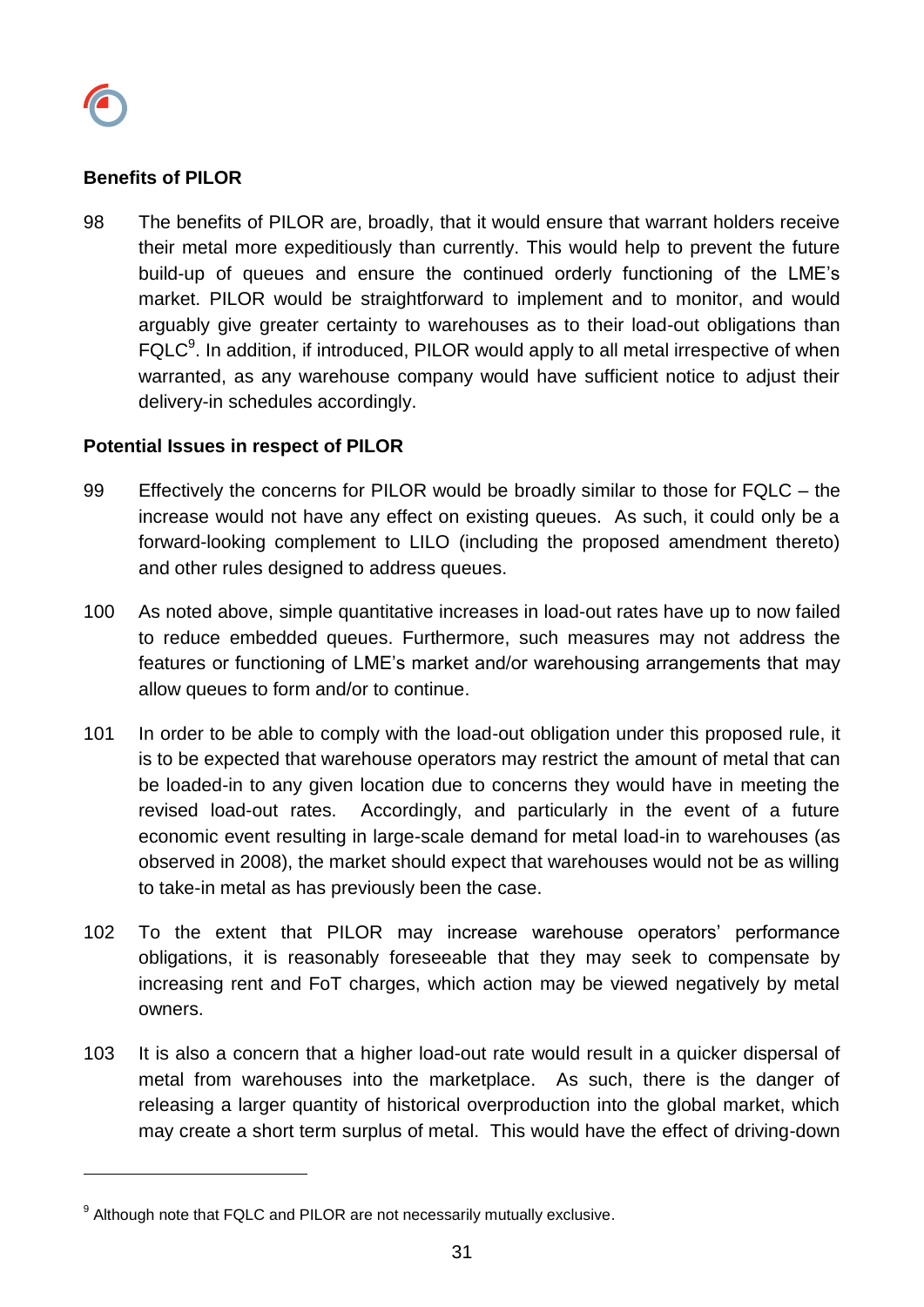

prices in the short term, with consequent impact for both metal stockholders and the broader supply-demand dynamic.

#### **Key parameters in respect of PILOR**

- 104 In the example above
	- a. 1 April 2018 has been identified as the date for introduction of PILOR because this gives time for (a) warehouses to implement the necessary logistical changes and adjust their stock if necessary, and (b) LILO (including the proposed amendment thereto) to reduce the queues below the queue threshold of 50 days.
	- b. The sliding scale of load-out requirements based on tonnage stored is set according to the LME's preliminary view of the requirements which warehouse operators could reasonably implement given the necessary time to put in place logistical changes and adjust their stocks if necessary.

# **Discussion Point 7: Do you have any comments or feedback on the PILOR Discussion Item?**

#### **Measures to address the levels of rent & FOT rates charged by warehouses**

105 The final Discussion Item, CC, would address the levels of rent and FOT charged by warehouses.

## **H. THE CHARGE-CAPPING ("CC") DISCUSSION ITEM**

106 This section sets out how CC might work.

### **Construction of CC**

- 107 CC could operate by the LME commissioning an external consultant (the "Charge Cap Consultant") to produce a schedule of maximum charges (rent and FoT, collectively the "Maximum Charge Schedule") which may be levied in respect of each particular metal in each particular Delivery Point.
- 108 The basis on which the Charge Cap Consultant could operate is as follows:
	- a. for each metal and each location, assess the worst-case (i.e. most expensive) direct costs of providing the services in question, including all levies applied by the LME;
	- b. assess worst-case (i.e. most expensive) indirect costs of providing such services;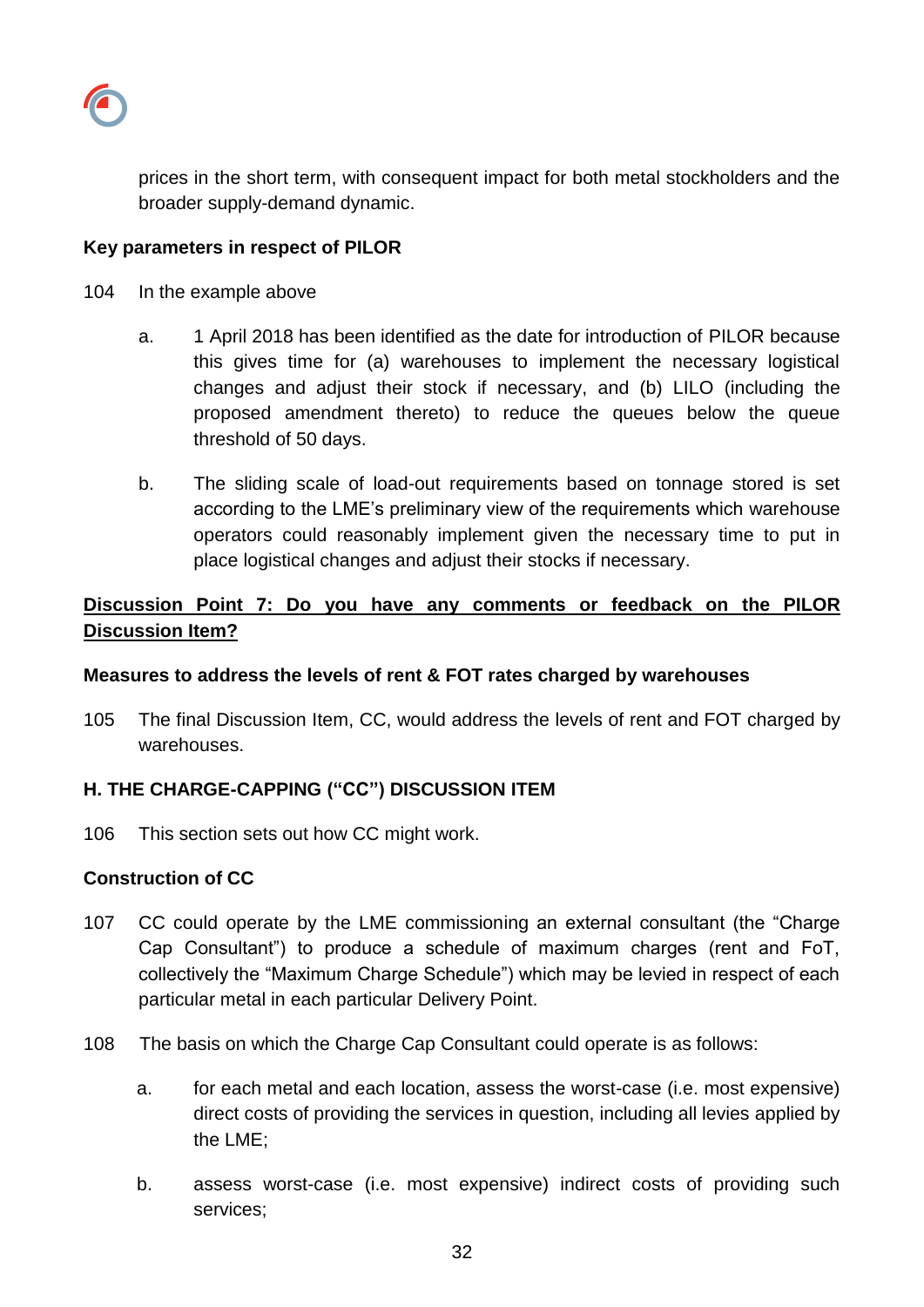

- c. assess worst-case capital deployment to LME warehousing operations; and
- d. apply a target post-tax return on capital of 2x (the "Return Multiplier") the highest return observed from a set of public peers operating in the logistics sector.
- 109 The outcome of the above analysis would be a schedule of charges which, if charged by a warehouse operator, would still, on prevailing market conditions, be at a level at which warehouse operators ought to be able to generate an acceptable economic return even in a "worst-case" scenario.
	- a. The Maximum Charge Schedule would be published to the market on 1 October of each year, commencing on 1 October 2016.
	- b. Warehouse operators wishing to dispute any particular maximum charge would be required to submit an official dispute, including a full economic rationale, by 14 October of the year in question. For the avoidance of doubt, the contractual right of dispute would apply only to warehouse operators, as only warehouse operators are bound by a contract to the LME.
	- c. In each case of dispute, the LME Special Committee (consisting of market experts with no economic interest in the LME market) would consider the rationale provided by the Charge Cap Consultant against the arguments, and provide its decision (and, accordingly, a revised and final Maximum Charge Schedule) by 1 November of the year in question.
	- d. Warehouse operators would then submit their schedule of charges (for the period 1 April of the following year to 31 March of the second following year) to the LME, as at present, by 1 December of the year in question. No charge would be permitted to be higher than the related entry on the Maximum Charge Schedule.
	- e. The warehouse charge schedule would be published to the market by 31 December of the year in question.
	- f. If a new Delivery Point were licensed by the LME, or an existing Delivery Point was licensed to store a new metal, then an ad hoc assessment of permitted maximum charges would be undertaken by the Charge Cap Consultant in respect of the new charges thus created. These new charge caps would be published at least one month prior to the listing of the new location. Any warehouse operator wishing to challenge the level of such charges would be able to do so following publication of a schedule to be announced by the LME at the time of licensing the new delivery point.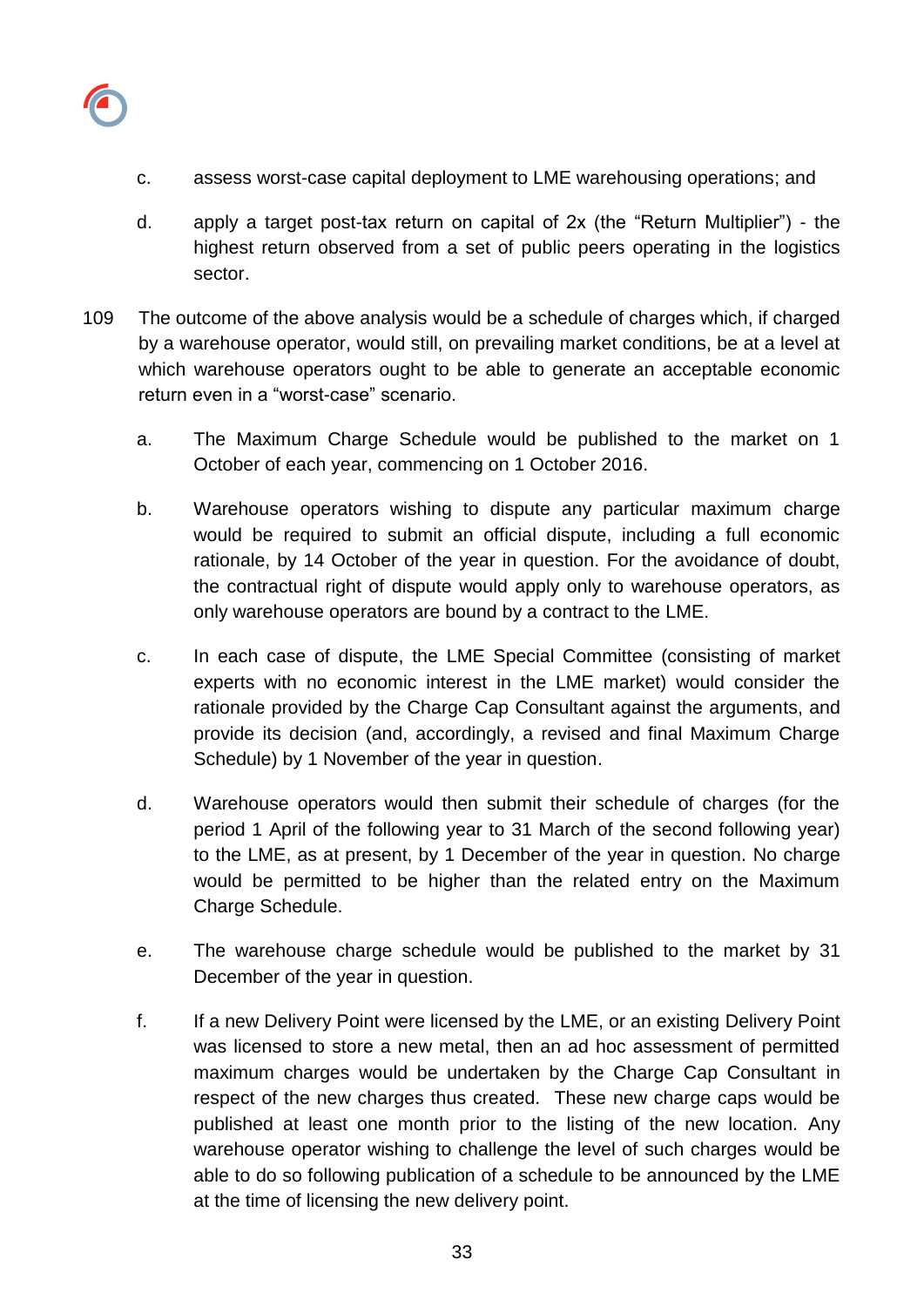

g. The work of the Charge Cap Consultant, and additional sitting fees of the members of the Special Committee (together the "Charge Cap Calculation Cost"), would be funded by an additional levy (the "Charge Cap Calculation Cost Levy") on the rents of warehouse operators. This is considered to represent the most equitable approach to assigning charges to warehouse operators based on size. The Charge Cap Calculation Cost Levy would be calibrated at the end of the rent year, based on the rent actually collected by warehouses and the actual Charge Cap Calculation Cost.

## **Benefits of CC**

- 110 CC would benefit warrantholders, who would be assured of some protection against rising rent and FOT rates.
- 111 Furthermore, it is anticipated that warehouse operators would find it less attractive to permit the accumulation of queues as the economic benefit of rent charging is reduced. In particular, as previously noted, one consequence of QBRC might be that warehouse operators seek to increase their FOT rates to compensate for revenue lost as a result of QBRC. CC would help to control this by limiting the amount by which warehouse operators could increase their FOT rates.

#### **Potential Issues in respect of CC**

- 112 The LME has a number of concerns regarding how CC might impact upon the market:
	- a. As explained above (see "Market concerns in respect of QBRC"), the risk of challenge could have a material impact of the orderly functioning of the market for a significant period of time;
	- b. CC could render the business of LME warehousing less attractive than at present for any warehouse operator currently levying charges above the charge cap. As such, there may be a risk to warrant holders and the market more generally that the market operates less efficiently as a result. In extremis (although perhaps unlikely), warehouse operators may exit the market, hence reducing the provision of LME warehousing services, and rendering it more difficult for metal owners to place their metal on LME warrant. This could cause problems for short position holders on the LME, who may not be able to deliver-in metal and hence create an artificial backwardation; and
	- c. increased charges. The Charge Cap Calculation Cost may be passed on to metal owners via higher charges – which, in the case of a warehouse charging less than the Maximum Charge Schedule, may result in an increase in fees.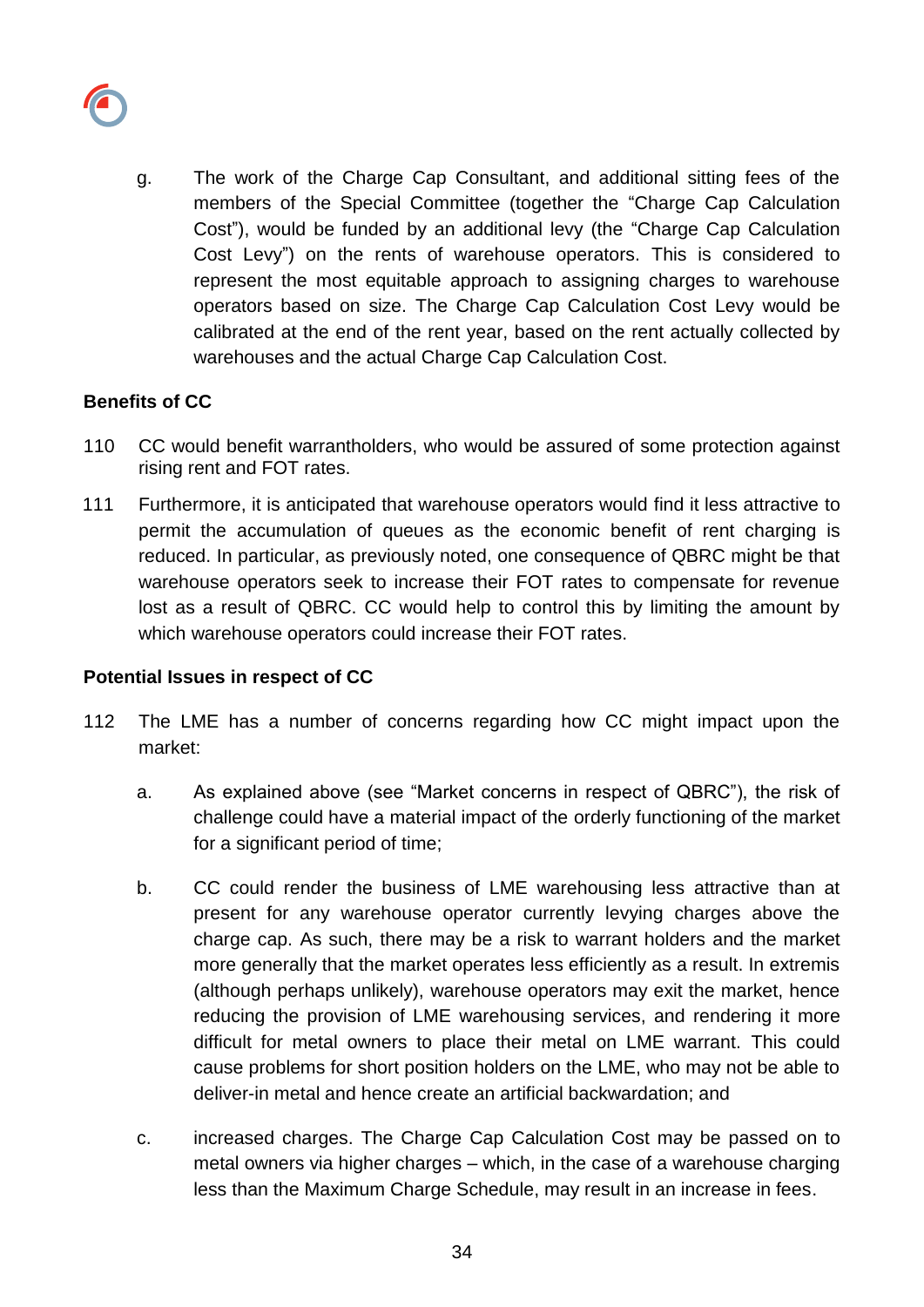

### **Key parameters in respect of CC**

113 In the example above, a Return Multiplier of 2x the return on capital demanded by comparable public peers in the logistics space seems to be a reasonable benchmark to use for the purpose of constructing the Maximum Charge Schedule.

# **Discussion Point 8: Do you have any comments or feedback on the CC Discussion Item?**

**Discussion Point 9: Are there any other matters you wish the LME to consider in the context of any aspect of this discussion paper?**

**Matthew Chamberlain Head of Business Development**

cc: Board directors User Committee All metals committees Physical Market Committee Warehouse Committee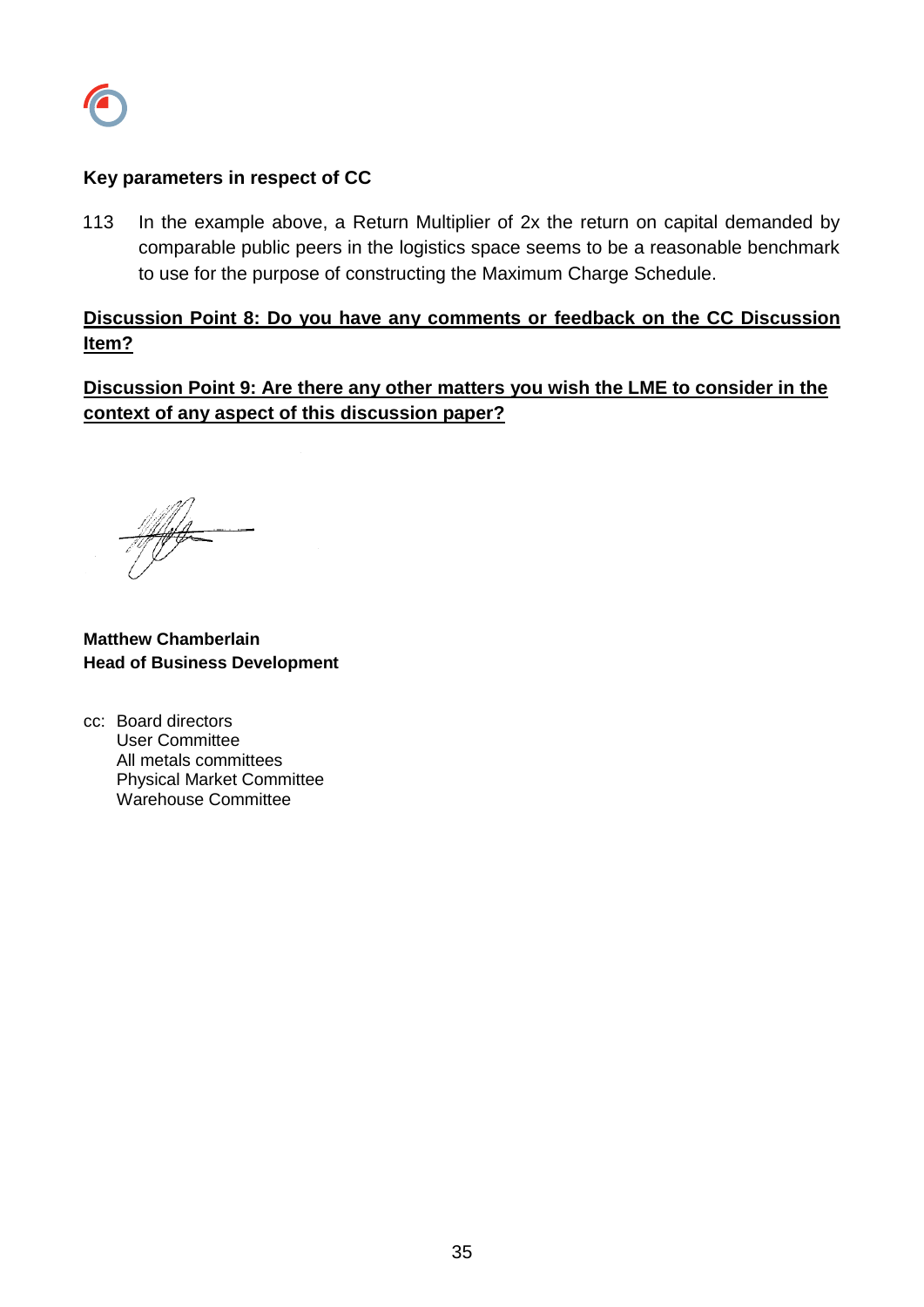l

### **ANNEX**

### **Competition Law Implications & Risk of Challenge relating to QBRC or CC**

- 1 This Annex sets out the LME's views on the risk of challenge to QBRC or CC on the basis of competition law, and explains why, historically, the LME has not viewed QBRC or CC as viable options.
- 2 Where, as in the case of QBRC or CC, there is an agreement between two or more parties containing provisions relating to the conditions under which the parties may purchase, sell or resell certain goods or services, competition law considerations may arise. Competition laws seek to ensure that such agreements are not used to restrict or distort competition on the market to the detriment of consumers. There are various competition law regimes that may be applicable to QBRC or CC worldwide, including regimes in the US and the EU.
- 3 As to the position in the EU, undertakings contemplating an arrangement must first assess the legality of their actions in such a way as to enable them to take an informed decision on whether to go ahead with a particular agreement or practice and in what form (commonly referred to as a "self-assessment").<sup>10</sup> Secondly, undertakings must assess the likelihood of others challenging their arrangements through litigation in the courts or complaints to competition authorities on a vexatious basis or on a nothing to lose/everything to win basis, regardless of how strong the undertaking is in its own view that its conduct and/or the arrangement are competition law compliant. This assessment of the legality of its actions is something that the LME must make on its own: there is no entity that can make an assessment of these issues for the LME that will be binding.
- 4 In Europe, it is for the party or the authority alleging an infringement of Article 101(1) and/or Article 102 of the Treaty on the Functioning of the European Union ("TFEU") to prove the existence of such an infringement to the requisite legal standard. It is for the undertaking invoking the benefit of a defence against an allegation of infringement, for example pursuant to the Article 101(3) TFEU exception from the prohibition of agreements that restrict competition under Article 101(1) TFEU, to demonstrate to the requisite legal standard that the conditions for applying such defence are satisfied.
- 5 In this regard, the European Commission is legally empowered to apply the exception in Article 101(3) TFEU to certain categories of agreements. Pursuant to

 $10$  Council Regulation (EC) No 1/2003 of 16 December 2002 on the implementation of the rules on competition laid down in Articles 81 and 82 of the Treaty OJ[2003] L1/1.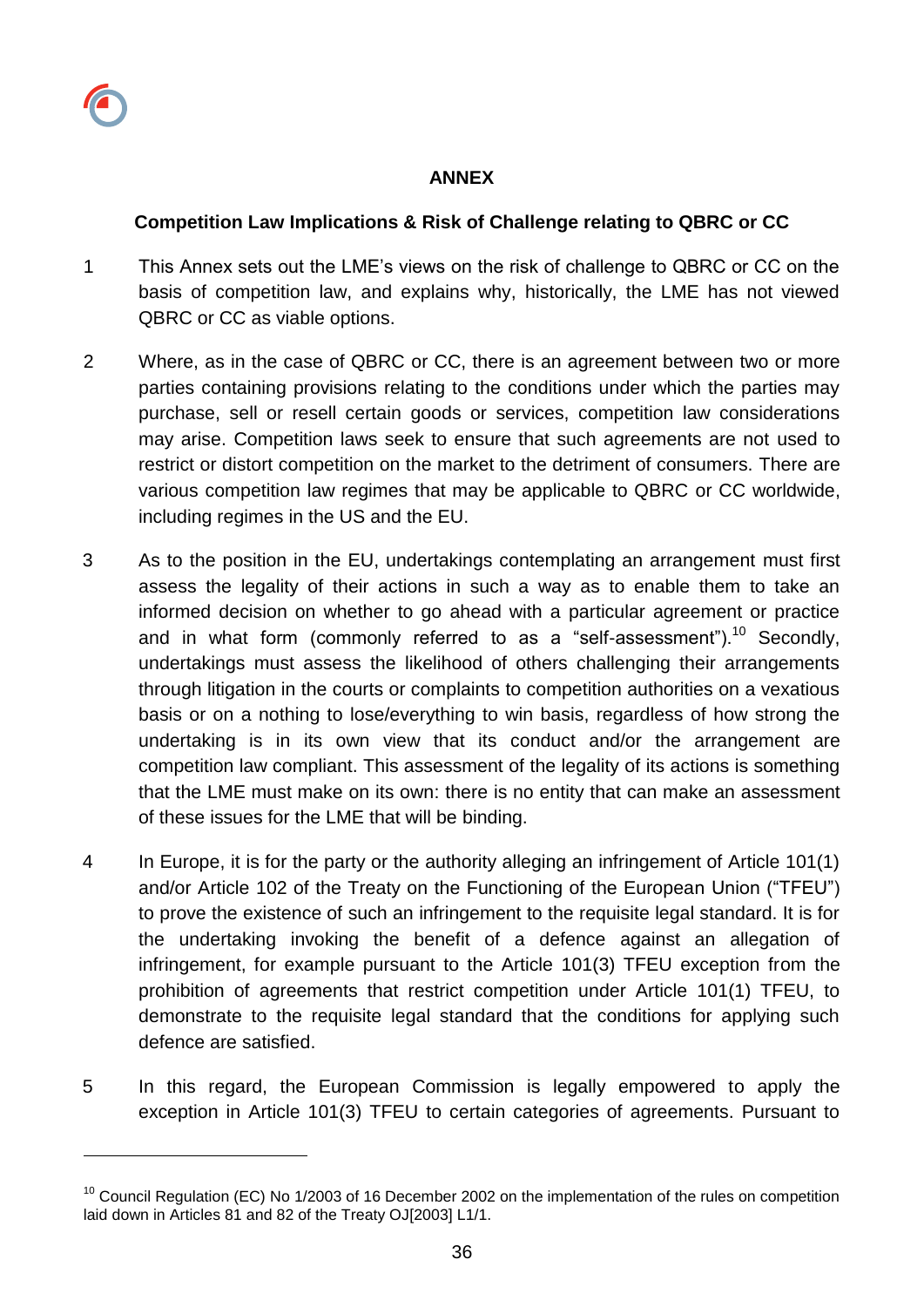

this authority, the Commission has adopted so called "block" exemption regulations by which it has declared Article 101(1) TFEU inapplicable to certain categories of agreements. One of these is the Vertical Agreements Block Exemption Regulation ("VABE")<sup>11</sup>, which declares Article 101(1) TFEU to be inapplicable to vertical agreements provided the market share of the relevant parties does not exceed a certain threshold, and the agreement does not include any provisions that are prohibited by the VABE.<sup>12</sup>

- 6 The LME considers that it has repeatedly carried out self-assessment of the type described in paragraph 3 above in respect of the possibility of rents and FoTs being capped as envisaged by QBRC and CC. The LME's current assessment is that the likelihood of others seeking to challenge QBRC or CC through litigation in the courts (or via complaints to competition authorities), regardless of the merits of any such challenge, is high. The objective of such litigation may be to obstruct and delay changes, or alternatively to ultimately prevent such changes.
- 7 As noted above (see particularly "Potential Issues in relation to QBRC"), litigation in relation to the implementation of QBRC or CC would likely take a significant period of time to resolve. During this period, the market would be uncertain about whether or not QBRC or CC was going to be implemented. Given the potential immediate impact on the LME price of metal which QBRC or CC would have, a significant period of uncertainty about whether or not the proposed rule would be implemented would be likely to risk endangering the orderly functioning of the market.
- 8 Furthermore, the LME has been the subject of litigation in the UK and the US, and the subject of previous complaints to competition authorities. Such litigation would require significant management time and resource to defend. The LME would need to ensure that it has appropriate arrangements and resources in place to defend itself against such challenges, to carry on with the effective operation of the LME market in the short to medium term, and to ensure that it continued to satisfy its regulatory obligations.
- 9 Together, these factors have historically inclined the LME towards not pursuing QBRC and/or CC.

l

<sup>&</sup>lt;sup>11</sup> Commission Regulation (EU) No 330/2010.

<sup>12</sup> Article 1 of the Vertical Agreements Block Exemption Regulation defines a "vertical agreement" as an agreement or concerted practice entered into between two or more undertakings each of which operates, for the purposes of the agreement or the concerted practice, at a different level of the production or distribution chain, and relating to the conditions under which the parties may purchase, sell or resell certain goods or services.